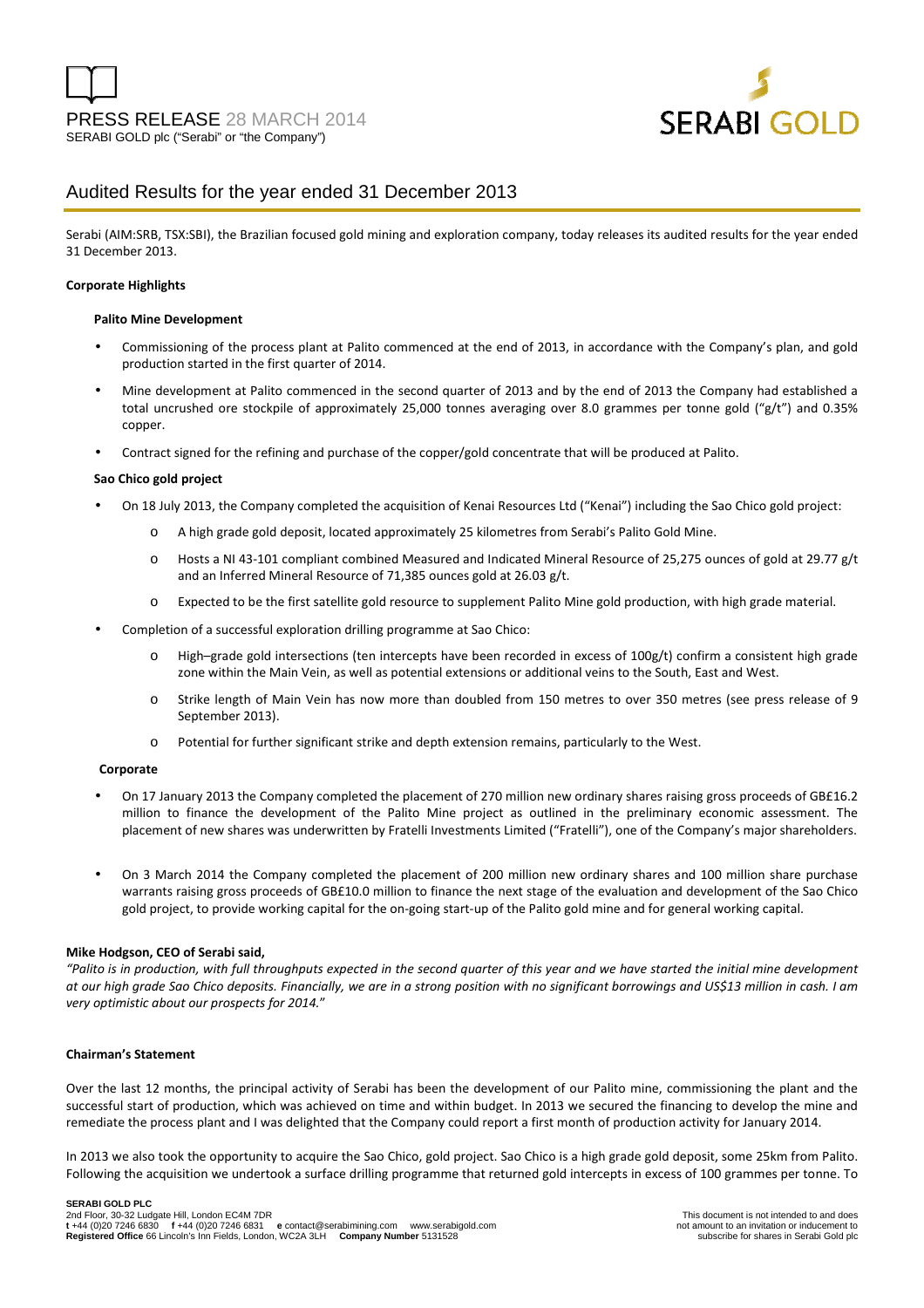# PRESS RELEASE 28 MARCH 2014



SERABI GOLD plc ("Serabi" or "the Company")

date the original 150 metre strike length of the current mineral resource has more than doubled and with further infill drilling, could become substantially larger. A programme of initial development and further evaluation is planned for 2014 and if this meets expectations we would be hoping to bring the mine into full production during the second half of 2015.

The most recent round of funding, through which the Company raised £10 million in March 2014, was to finance the initial development of Sao Chico. Once again we were grateful for the support of our existing shareholders and especially the support of our "cornerstone" investor, Fratelli Investments Limited. The ongoing support from Fratelli enables the Company to continue to develop its assets in an efficient and timely manner. Our management team is now focused on optimising production at Palito, generating revenues and establishing a profitable operation, together with developing our Sao Chico project.

Economic and market conditions have been difficult for junior mining companies. However, we have a number of factors in our favour; including high quality deposits, a producing gold mine and a strong management team. Although future gold prices continue to remain uncertain, the Company is in a strong position with no significant borrowings and US\$13 million in cash available following completion of the latest financing.

At the end of the year, Mr Christopher Kingsman stood down as a Director of the Company. I would like to extend my thanks to him for both the contribution and insight he provided to the Board and for his long-standing and continued support as a shareholder.

I am confident that 2014 will continue to be an exciting and evolutionary year for Serabi in which we will generate value for our shareholders.

Finally may I thank all our employees and management team for their hard work and also thank our shareholders for their continued support.

### **Sean Harvey - Chairman**

Serabi's Directors Report and Financial Statements for the year ended 31 December 2013 together the Chairman's Statement and the Management Discussion and Analysis, will be available from the Company's website – www.serabigold.com and will be posted on SEDAR at www.sedar.com.

#### **Annual Report**

The Annual Report has been published by the Company on its website at www.serabigold.com and printed copies are expected to be available by 30 April 2013. Additional copies will be available to the public, free of charge, from the Company's offices at  $2^{nd}$  floor, 30 – 32 Ludgate Hill, London, EC4M 7DR and will be available to download from the Company's website at www.serabigold.com.

# **Enquiries**

| <b>BEAUMONT CORNISH Limited</b><br>Alexandro de Arte de como Eleccional el Arte de co |                                               | <b>Blytheweigh</b><br><b>UK Public Relations</b><br>Tim Blyth | $t +44(0)2071383204$<br>$\sim$ $\sim$ 44 7040.004000. |
|---------------------------------------------------------------------------------------|-----------------------------------------------|---------------------------------------------------------------|-------------------------------------------------------|
|                                                                                       | www.serabigold.com                            |                                                               |                                                       |
|                                                                                       | e contact@serabigold.com                      |                                                               |                                                       |
| <b>Finance Director</b>                                                               | $m +44(0)7710151692$                          |                                                               |                                                       |
| <b>Clive Line</b>                                                                     | $t +44(0)2072466830$                          | <b>Matthew Armitt</b><br>Ross Allister                        | $t +44$ (0)20 7418 9000<br>$t +44$ (0)20 7418 9000    |
| <b>SERABI GOLD plc</b><br>Michael Hodgson<br><b>Chief Executive</b>                   | $t +44(0)2072466830$<br>$m + 44(0)7799473621$ | <b>PEEL HUNT LLP</b><br><b>UK Broker</b>                      |                                                       |
|                                                                                       |                                               |                                                               |                                                       |

**Nominated Adviser & Financial Adviser** 

Roland Cornish **t** +44 (0)20 7628 3396 Michael Cornish **t** +44 (0)20 7628 3396

Tim Blyth **t** +44 (0)20 7138 3204 **m** +44 7816 924626 Halimah Hussain **t** +44 (0)20 7138 3203 **m** +44 7725 978141

Copies of this release are available from the Company's website at **www.serabigold.com**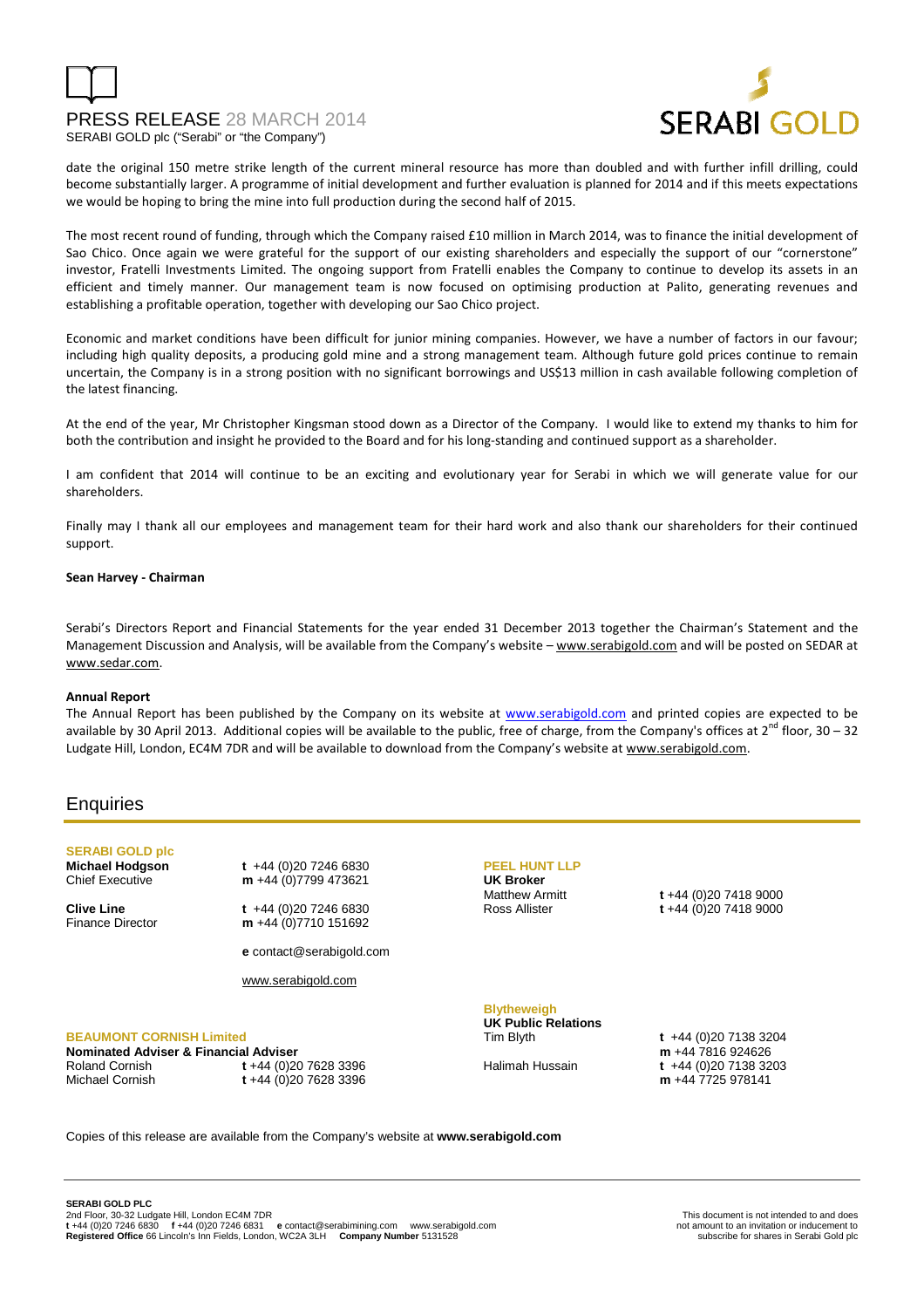#### **Qualified Persons Statement**

The scientific and technical information contained within this announcement has been reviewed and approved by Michael Hodgson, a Director of the Company. Mr Hodgson is an Economic Geologist by training with over 26 years' experience in the mining industry. He holds a BSc (Hons) Geology, University of London, a MSc Mining Geology, University of Leicester and is a Fellow of the Institute of Materials, Minerals and Mining and a Chartered Engineer of the Engineering Council of UK, recognising him as both a Qualified Person for the purposes of Canadian National Instrument 43-101 and by the AIM Guidance Note on Mining and Oil & Gas Companies dated June 2009.

#### **Forward Looking Statements**

Certain statements in this announcement are, or may be deemed to be, forward looking statements. Forward looking statements are identified by their use of terms and phrases such as ''believe'', ''could'', "should" ''envisage'', ''estimate'', ''intend'', ''may'', ''plan'', ''will'' or the negative of those, variations or comparable expressions, including references to assumptions. These forward looking statements are not based on historical facts but rather on the Directors' current expectations and assumptions regarding the Company's future growth, results of operations, performance, future capital and other expenditures (including the amount, nature and sources of funding thereof), competitive advantages, business



prospects and opportunities. Such forward looking statements reflect the Directors' current beliefs and assumptions and are based on information currently available to the Directors. A number of factors could cause actual results to differ materially from the results discussed in the forward looking statements including risks associated with vulnerability to general economic and business conditions, competition, environmental and other regulatory changes, actions by governmental authorities, the availability of capital markets, reliance on key personnel, uninsured and underinsured losses and other factors, many of which are beyond the control of the Company. Although any forward looking statements contained in this announcement are based upon what the Directors believe to be reasonable assumptions, the Company cannot assure investors that actual results will be consistent with such forward looking statements.

Neither the Toronto Stock Exchange, nor any other securities regulatory authority, has approved or disapproved of the contents of this news release.

The following information, comprising the Finance Review, the Income Statement, the Group Balance Sheet, Group Statement of Changes in Shareholders' Equity and Group Cash Flow, is extracted from these financial statements.

.

The Company will, in compliance with Canadian regulatory requirements, post its Management Discussion and Analysis for the year ended 31 December 2013 and its Annual Information Form on SEDAR at www.sedar.com. These documents will also available from the Company's website – www.serabigold.com.

## **FINANCE REVIEW**

The data included in the selected annual information table below is taken from the Company's annual audited financial statements which were prepared in accordance with International Financial Reporting Standards in force at the reporting date and their interpretations issued by the International Accounting Standards Board ("IASB") and adopted for use within the European Union (IFRS) and with IFRS and their interpretations issued by the IASB. There are no material differences on application to the Group. The consolidated financial statements have also been prepared in accordance with those parts of the Companies Act 2006 applicable to companies reporting under IFRS.

|                                        | 2013           | 2012           | 2011            |
|----------------------------------------|----------------|----------------|-----------------|
|                                        | US\$           | US\$           | US\$            |
| Revenues                               |                |                | 3,807           |
| Net loss                               | (6, 264, 233)  | (4,736,986)    | (5,935,823)     |
| Net loss per share (basic and diluted) | $(1.60)$ cents | $(5.29)$ cents | $(10.01)$ cents |
| Total current assets                   | 9,020,774      | 3,993,428      | 3,309,822       |
| Deferred exploration costs             | 24,659,003     | 17,360,805     | 16,648,884      |
| Property plant and equipment           | 36,008,318     | 26,848,991     | 28,266,092      |
| Total assets                           | 69,688,095     | 48,203,224     | 48,224,798      |
| <b>Total liabilities</b>               | 9,653,388      | 8,942,223      | 4,940,318       |
| Equity shareholders' funds             | 60,034,707     | 39,261,001     | 43,284,480      |

# **Results of Operations**

### **Twelve month period ended 31 December 2013 compared to the twelve month period ended 31 December 2012**

The loss from operations has increased by US\$1,467,000 from a loss of US\$4,260,000 for the twelve months ending 31 December 2012 to US\$5,727,000 for the twelve month period to 31 December 2013.

During 2012 operating costs totalled US\$478,000. These operating costs were comprised of an inventory write down of US\$280,000 (2013: US\$ nil), as well as maintenance costs of the process plant totalling US\$198,000. In the six month period to 30 June 2012 all costs relating to the maintenance of the process plant were treated as an operating expense as they were incurred. Since the decision was taken by the Board at the end of June 2012 to proceed with the development of the Palito Mine, the plant has been considered to be in a state of refurbishment and all costs related to the plant are being capitalised as part of the overall mine development costs and therefore there is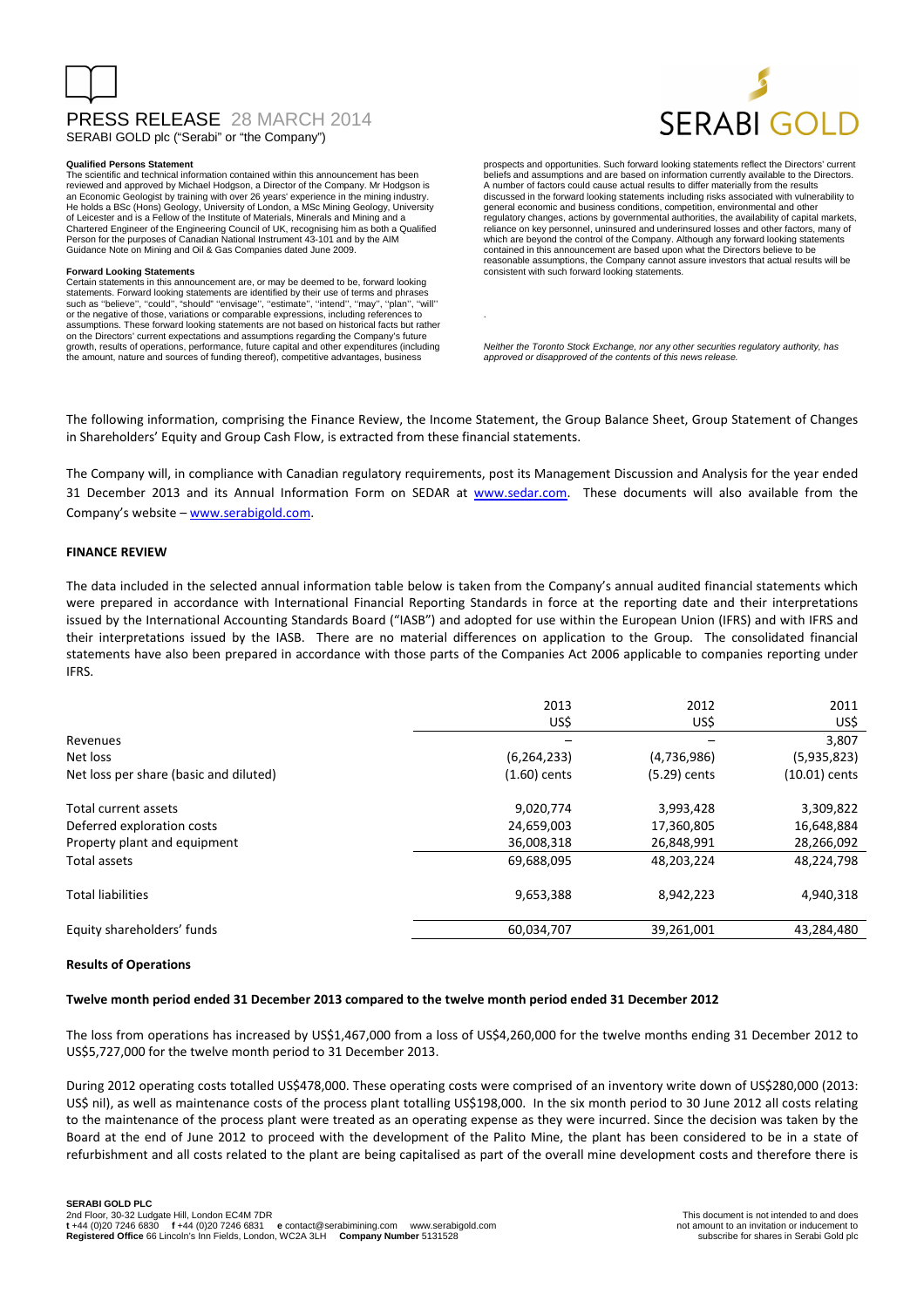

no comparable expense for maintenance costs of the process plant reported in the income statement for the twelve month period to 31 December 2013.

General administration costs have increased by US\$747,000, as per the table below, reflecting the increased levels of activity during the twelve month period ended 31 December 2013 compared with the corresponding twelve month period ended 31 December 2012.

|                              | <b>Note</b> | 2013      | 2012      | Variance   |
|------------------------------|-------------|-----------|-----------|------------|
|                              |             | US\$      | US\$      | US\$       |
| Administration expenses      |             | 2,663,490 | 2,276,309 | 387,181    |
| Labour claims                | ii          |           | 236.963   | (236, 963) |
| Kenai acquisition costs      | iii         | 270,000   |           | 270,000    |
| Management performance bonus | İV          | 326.512   | -         | 326,512    |
|                              |             | 3,260,002 | 2,513,272 | 746,730    |

- i. Administration expenses have increased by US\$387,181 from 2012 in comparison to 2013. The major contributor to this increase was administration costs totalling US\$271,000 (notably salary, re-organisation and termination expenses) relating to the acquisition of Kenai Resources Ltd that was completed in July 2013.
- ii. The expense for the twelve months to 31 December 2012 included a charge in respect of labour claims amounting to US\$237,000 whilst during the twelve month period to 31 December 2013 the comparable cost reported in the income and expenditure account was US\$ nil.
- iii. Legal costs of US\$270,000 were incurred during 2013 relating to acquisition expenses and re-organisation costs in connection with the acquisition of Kenai Resources Ltd.
- iv. The Company made bonus payments to senior employees during 2013, totalling US\$326,000. There was no corresponding charge in the previous year.

The provision for indirect taxes of US\$626,496 incurred during 2013 relates to tax charges, penalties and fines relating to the period 2004- 2010. The Company was only made aware during 2013 that over these preceding calendar years it had incorrectly set-off certain taxes that it was due to recover against other taxes that were repayable to the Company. The Company did not have a corresponding charge during the same period in 2012. The liability is being settled in instalments up to June 2018.

Share based payments increased by US\$175,882, from US\$128,882 for the year ended 31 December 2012 to US\$304,764 during the twelve month period ended 31 December 2013. The deemed value assigned to share options is amortised over the expected option life and is calculated using the Black Scholes model. The charge for the year months to 31 December 2013 is in respect of options granted between January 2011 and 31 December 2013 and the increase reflects the award of options made in January 2013, which was relatively higher than awards made in prior calendar years.

Deferred exploration expenditure totalling US\$1,007,000 was written off during the 12 month ended 31 December in comparison to US\$268,000 written off during the same period in 2012. The charge for the calendar year ended 31 December 2102 relates to the Pizon project which the board has determined is no longer a priority for the Group and no further work is planned in the immediate future.

Depreciation charges decreased by US\$357,000 from US\$891,000 for the twelve month period ended 31 December 2012 to US\$534,000 for the 12 month period ended 31 December 2013. The reduction in depreciation charges between the two periods reflects many of the Company's assets reaching the end of their original forecasted lives for amortisation purposes and have therefore now been fully amortised. The new underground mining fleet delivered during the third quarter of 2013, is being depreciated but in accordance with normal practice, the depreciation charges which amounted to US\$126,000 for the year to 31 December 2013 were capitalised as a preproduction cost whist the mine is still in development and commercial production has not been declared. Depreciation charges recorded in the income and expenditure account will increase once the company has declared commercial production.

The Company recorded a foreign exchange loss of US\$170,000 in the twelve month period to 31 December 2013 which compares with a foreign exchange gain of US\$73,000 recorded for the twelve months ended 31 December 2012. The loss for the twelve months to 31 December 2013 primarily comprises losses on cash holdings denominated in GB Pounds Sterling and Euros. The Company holds funds in certain currencies in anticipation of future expenditures that are anticipated to be settled in those currencies. These currency holdings were acquired early in the twelve month period, which saw a period of strengthening of the US Dollar against most major currencies resulting in these book exchange losses over the twelve month period.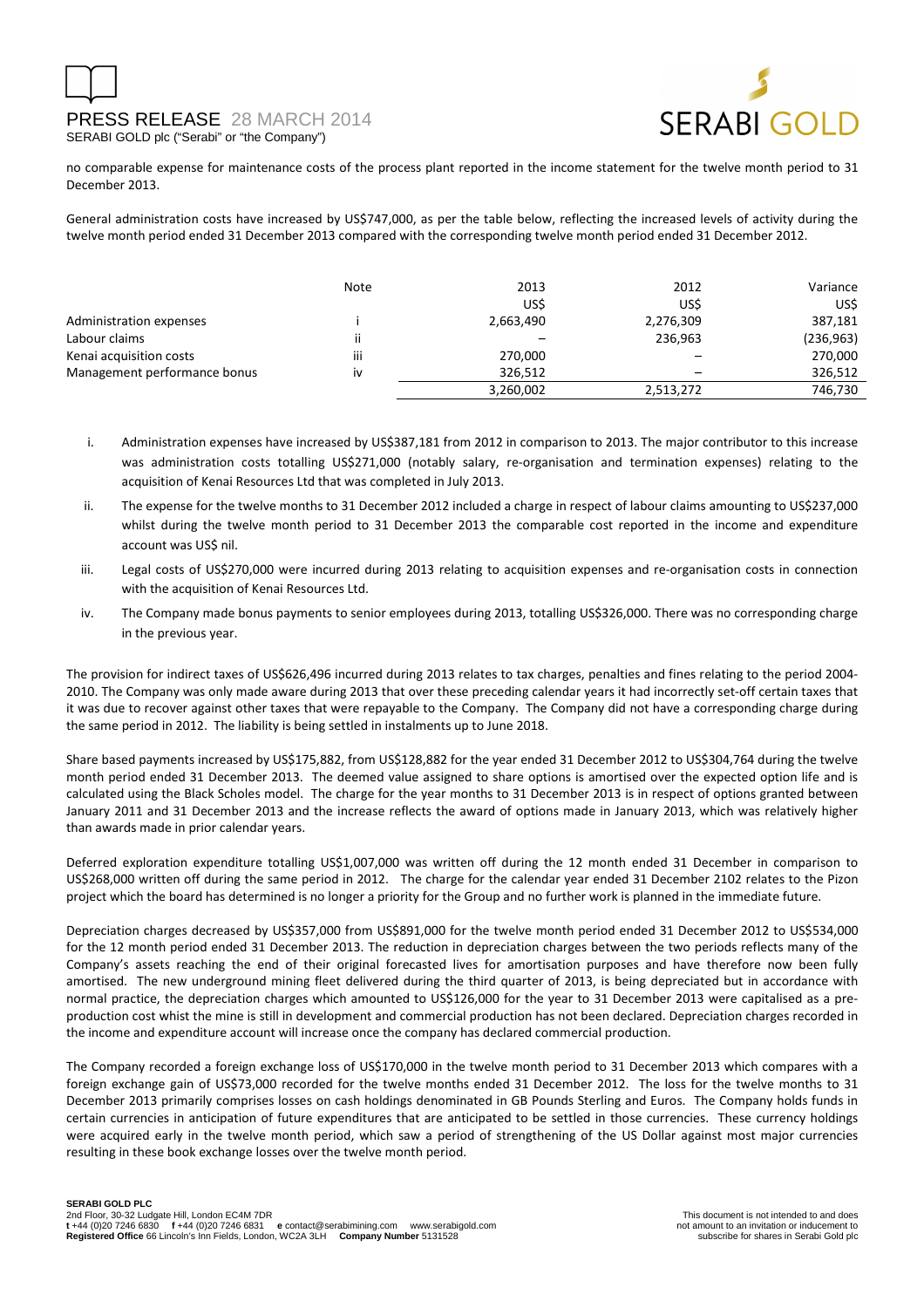

Net interest charges for the twelve month period to 31 December 2013 were US\$366,967 compared with US\$549,593 for the corresponding twelve month period to 31 December 2012. An analysis of the composition of these charges is set out in the table below:

|                                                          | 2013     | 2012     |
|----------------------------------------------------------|----------|----------|
|                                                          | US\$     | US\$     |
| Interest on short term loan                              | 26,630   | 80,745   |
| Interest expense on convertible loan stock               | 67.951   | 56,304   |
| Fee for provision of short term loan                     | 225.000  | 180,000  |
| Asset finance charges                                    | 55,320   |          |
| Unwinding of discount factor on rehabilitation provision |          | 170,914  |
| Other interest and finance expenses                      | (359)    | 67,872   |
|                                                          | 374,542  | 555,835  |
| Interest income                                          | (7, 575) | (6, 171) |
|                                                          | 366.967  | 549.593  |

Interest charges on the short term loan relate to a US\$6.0 million facility provided by Fratelli Investments Limited ("Fratelli") which was entered into on 1 October 2012. Under the loan agreement a facility fee of 3% was payable to Fratelli and interest accrued at the rate of 12% per annum. The facility was repaid in January 2013 from the proceeds of a GB£16.2 million placement of new ordinary shares that was completed on 17 January 2013.

The fee of US\$225,000 for the year ended 31 December 2013 relates to the US\$7.5 million loan provided by Fratelli on 20 December 2013 of which US\$2.5 million was drawn down before the year end.

Asset finance charges relate to the acquisition of new mining equipment under supplier credit terms. The first instalment was settled in June 2013 when the first item was received in Brazil. The lease terms are for a three year period and bear interest at the rate of 6.45% per annum.

### **Summary of quarterly results**

|                                             | Quarter ended  | Quarter ended  | Quarter ended  | Quarter ended  |
|---------------------------------------------|----------------|----------------|----------------|----------------|
|                                             | 31 December    | 30 September   | 30 June        | 31 March       |
|                                             | 2013           | 2013           | 2013           | 2013           |
|                                             | US\$           | US\$           | US\$           | US\$           |
| Revenues                                    |                |                |                |                |
| Operating expenses                          |                |                |                |                |
| Gross loss                                  |                |                |                |                |
| Administration expenses                     | (872, 677)     | (816, 887)     | (655, 607)     | (908, 753)     |
| Provision for indirect taxes                | (213, 220)     | (263, 250)     | (150, 026)     |                |
| Option costs                                | (161,226)      | (47, 846)      | (47, 846)      | (47, 846)      |
| Write-off of past exploration expenditures  | (1,007,233)    |                |                |                |
| Depreciation of plant and equipment         | (186,000)      | (127, 850)     | (112, 974)     | (107, 667)     |
| Operating loss                              | (2,440,356)    | (1, 255, 833)  | (966, 453)     | (1,064,266)    |
| Exchange                                    | (36, 618)      | 98,078         | 23,400         | (255, 218)     |
| Net finance costs                           | (268, 589)     | (44, 174)      | (14, 462)      | (39, 742)      |
| Loss before taxation                        | (2,745,563)    | (1,201,929)    | (957, 515)     | (1,359,226)    |
| Loss per ordinary share (basic and diluted) | $(0.01)$ cents | $(0.27)$ cents | $(0.27)$ cents | $(0.43)$ cents |
| Deferred exploration costs                  | 24,659,003     | 25,950,041     | 16,375,076     | 17,696,480     |
| Property, plant and equipment               | 36,008,318     | 36,603,692     | 30,228,704     | 29,187,365     |
| <b>Total current assets</b>                 | 9,020,774      | 10,134,384     | 17,758,039     | 21,881,077     |
| <b>Total assets</b>                         | 69,688,095     | 72,688,117     | 64,361,819     | 68,764,922     |
| <b>Total liabilities</b>                    | 9,653,388      | 7,504,716      | 5,432,817      | 4,857,524      |
| Shareholders' equity                        | 60,034,707     | 65,183,401     | 58,929,002     | 63,907,398     |

Quarter ended Quarter ended Quarter ended Quarter ended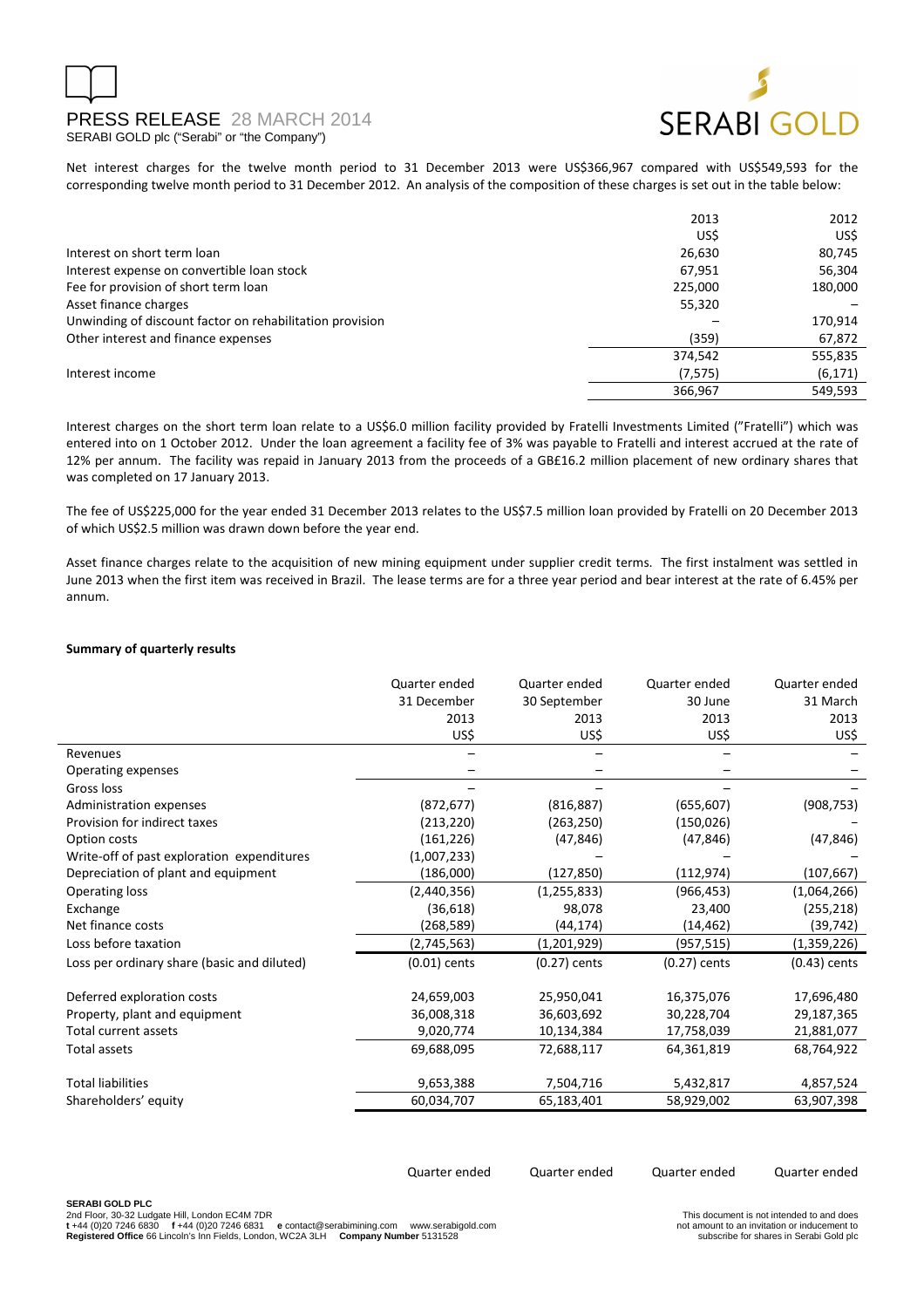

|                                             | 31 December  | 30 September   | 30 June        | 31 March       |
|---------------------------------------------|--------------|----------------|----------------|----------------|
|                                             | 2012         | 2012           | 2012           | 2012           |
|                                             | US\$         | US\$           | US\$           | US\$           |
| Revenues                                    |              |                |                |                |
| Operating expenses                          | (296, 017)   |                | (64, 250)      | (117, 694)     |
| Gross loss                                  | (296, 017)   |                | (64, 250)      | (117, 694)     |
| Administration expenses                     | (679,272)    | (450, 047)     | (573, 167)     | (810, 786)     |
| Option costs                                | (33, 244)    | (33, 244)      | (33, 244)      | (29, 150)      |
| Write-off of past exploration expenditures  | (267, 703)   |                |                |                |
| Gain on asset disposals                     | 9,857        |                | 8,599          |                |
| Depreciation of plant and equipment         | (83, 110)    | (223,150)      | (158, 204)     | (426, 637)     |
| Operating loss                              | (1,349,489)  | (706, 441)     | (820,266)      | (1,384,267)    |
| Exchange                                    | (4,380)      | 9,434          | (19, 103)      | 87,190         |
| Net finance costs                           | (498,343)    | (18, 541)      | (14,731)       | (18,049)       |
| Loss before taxation                        | (1,852,212)  | (715,548)      | (854,100)      | (1,315,126)    |
| Loss per ordinary share (basic and diluted) | (2.03) cents | $(0.78)$ cents | $(0.94)$ cents | $(1.56)$ cents |
| Deferred exploration costs                  | 17,360,805   | 18,249,489     | 17,405,081     | 17,998,296     |
| Property, plant and equipment               | 26,848,991   | 25,514,742     | 25,845,466     | 28,690,108     |
| Total current assets                        | 3,993,428    | 2,054,299      | 3,305,872      | 5,291,258      |
| Total assets                                | 48,203,224   | 45,818,530     | 46,556,419     | 51,979,662     |
| <b>Total liabilities</b>                    | 8,942,223    | 4,358,930      | 4,219,578      | 4,537,035      |
| Shareholders' equity                        | 39,261,001   | 41,459,600     | 42,336,841     | 47,442,627     |

# **Three month period ended 31 December 2013 compared to the three month period ended 31 December 2012**

The loss from operations increased by US\$1,090,867 from US\$1,349,489 for the 3 months ended 31 December 2012 to US\$2,440,356 for the 3 month period ended 31 December 2013. The majority of this increase reflects the decision to write-off past exploration expenditure on the Pizon project amounting to US\$1,007,000 which compared with the value of past exploration costs written off in the three month period to 31 December 2012 of US\$268,000.

Administration costs have shown an overall increase from US\$679,272 for the 3 month period ended 31 December 2012 to US\$872,677 for the 3 month period to 31 December 2013. This increase is primarily due to costs (notably salary and termination expenses) relating to Kenai Resources Ltd of US\$105,000. The Company's level of administrative staffing has also increased compared with the same period in 2012 reflecting the increased level of support activity relating to the commencement of production operations at Palito. These personnel are involved in the accounting, information technology and personnel departments.

The tax charge of US\$213,000 (including fines & penalties) is in respect of ICMS (a sales related tax) incurred during the final quarter of 2013 and related to the period 2004-2010. The company was only made aware of these charges and fines during 2013 and therefore no corresponding charge was incurred during the same period in 2012. The Company will settle this liability over the period to June 2018.

The increase in depreciation charges of US\$103,000 between the two periods reflects the Company having purchased new plant and equipment during the year as it returned the Palito Mine to production. New underground mining fleet was delivered during the third quarter of 2013 and is being depreciated in accordance with normal practice. The depreciation charges for this particular equipment which amounted to US\$39,000 for the three months to 31 December 2013 are being capitalised as a pre-production cost whist the mine remains in a ramp-up phase. All other deprecation charges are being expensed.

Deferred exploration expenditure totalling US\$1,007,000 was written of during the 3 month period ended 31 December 2013 in comparison to US\$268,000 written off during the same period in 2012. This exploration expenditure relates to work carried out on the Pizon project located in the Amazonas state and was carried out before 2008. The board has determined that the project is no longer a priority for the Group and no further work is planned in the immediate future.

Share based payments increased from US\$33,000 for the three month period ended 31 December 2012 to US\$161,226 for the three month period ended 31 December 2013. The deemed value assigned to these share options is amortised over the expected option life and is calculated using the Black Scholes model. In the fourth quarter of 2013 it was noted that charges in earlier quarters for 2013 had been incorrectly calculated and an amount of US\$85,000 has been included during the fourth quarter of 2013 to correct this error. The charge for the three months to 31 December 2013 is in respect of options granted between January 2011 and 31 December 2013.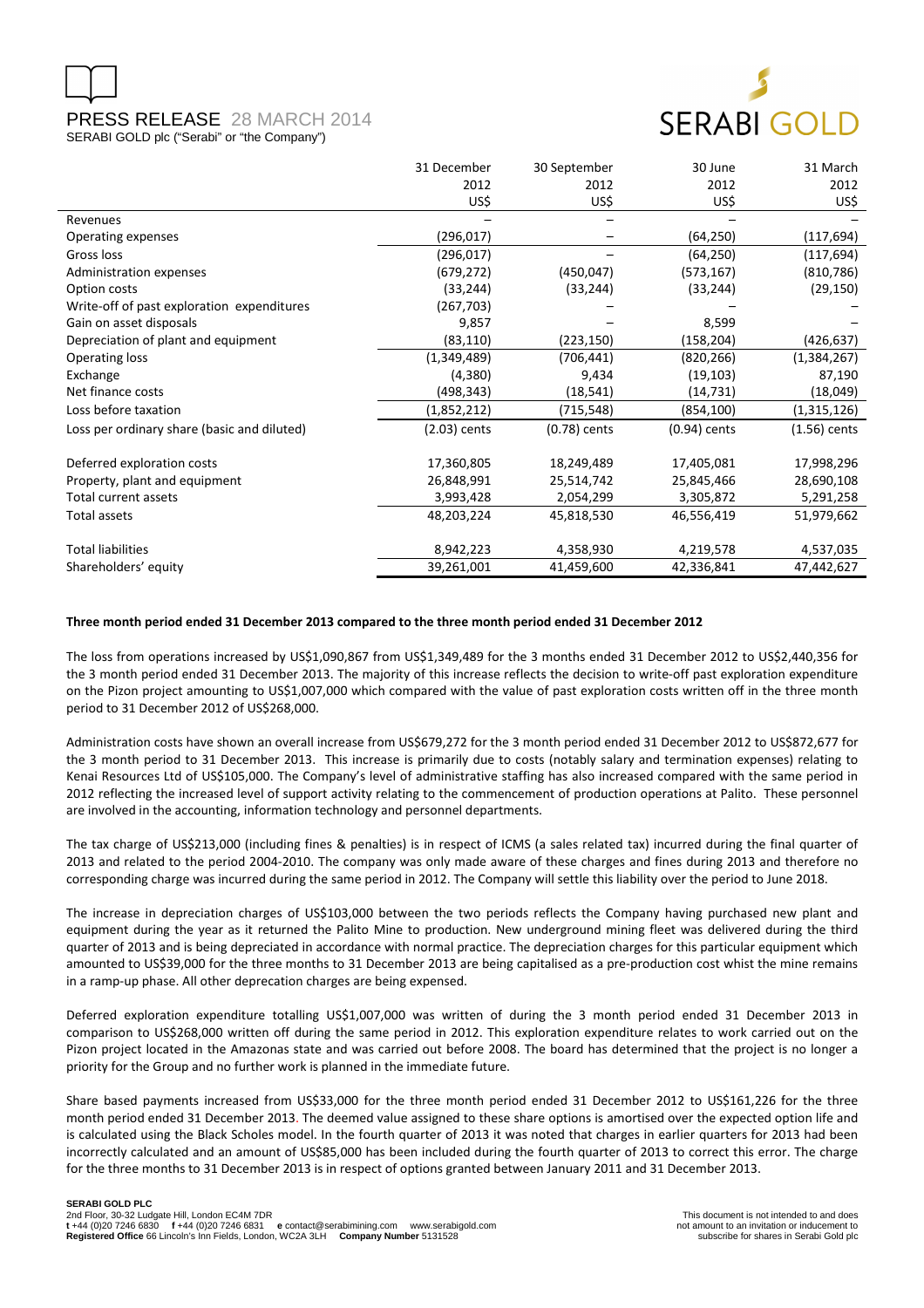

The Company recorded a foreign exchange loss of US\$37,000 in the 3 month period to 31 December 2013 which compares with a foreign exchange loss of US\$41,000 recorded for the 3 months ended 31 December 2012. These foreign exchange losses primarily incurred in respect of the cash holdings of the Company in currencies other than US Dollars as at the period end and do not necessarily reflect actual realised profits or losses. The Company holds funds in certain currencies in anticipation of future expenditures that are anticipated to be settled in those currencies.

Net interest charges for the 3 month period to 31 December 2013 were US\$258,888 compared with US\$498,289 for the corresponding period 3 month period to 31 December 2012. An analysis of the composition of these charges is set out in the table below:

|                                                          | 2013    | 2012    |
|----------------------------------------------------------|---------|---------|
|                                                          | US\$    | US\$    |
| Interest on short term loan                              |         | 80,745  |
| Interest expense on convertible loan stock               | 18,083  | 14,131  |
| Fee for provision of short term loan                     | 225,000 | 180,000 |
| Asset finance charges                                    | 16,606  |         |
| Unwinding of discount factor on rehabilitation provision |         | 170,913 |
| Other interest and finance expenses                      |         | 52,542  |
|                                                          | 259,689 | 498,331 |
| Interest income                                          | (801)   | (42)    |
|                                                          | 258,888 | 498.289 |

Asset finance charges relate to the acquisition of new mining equipment under supplier credit terms. The first instalment was settled in June 2013 when the first item was received in Brazil.

The fee of US\$225,000 for the year ended 31 December 2013 relates to the US\$7.5 million loan facility provided by Fratelli Investments Limited ("Fratelli") on 20 December 2013 of which US\$2.5 million was drawn down before the year end.

# **Liquidity and Capital Resources**

On 20 December 2013, the Company entered into a secured loan agreement for a total facility of US\$7.5 million with Fratelli Investments Limited ("Fratelli") and at the same time entered into a conditional subscription agreement with Fratelli for the placement of up to 162.5 million units as part of a placement of up to 200 million units to raise up to GB£10 million. Under the Loan Agreement Fratelli agreed to provide up to US\$7.5 million to be drawn down in three instalments commencing from the date of the agreement to provide working capital to the Company and the Group during the start-up phase of gold production at Palito and to finance the initial development at the Sao Chico gold project. The loan was to be repaid by the earlier of 30 April 2014 and the date falling seven days after the funds due from Fratelli under the conditional subscription were received and carried interest at a rate of 12% per annum and an arrangement fee of 3% of the facility amount. The loan was secured against (i) the entire share capital of Serabi Mining Limited, a subsidiary of Serabi Gold plc, and the 99.99% shareholder of Serabi Mineraçăo SA, which is the licence holder for the Palito Mine and (ii) the entire share capital of Kenai Resource Ltd a subsidiary of Serabi Gold plc and the 100 per cent shareholder of Gold Aura do Brasil Mineraçăo Ltda, which is the licence holder for the Sao Chico project. In addition the Company also made a charge in favour of Fratelli over all current and future sums owed by Serabi Mineraçăo SA to Serabi Gold plc. Following completion of the share placing on 3 March 2014, all amounts borrowed by the Company under the loan facility plus accrued interest were repaid to Fratelli and all security released. The Company drew down the first instalment of S\$2.75 million on the date of the agreement and this money is included in the US\$3.8 million cash holdings at the year end.

On 31 December 2013 the Company's net assets amounted to US\$60.0 million which compares to US\$39.3 million as reported at 31 December 2012, an increase of US\$20.7 million. This reflects the share placing completed in January 2013 raising US\$25.3 million and the acquisition of Kenai Resources Ltd for US\$7.6 million. This increase in net assets has been reduced by the loss reported for the year of US\$6.3 million and exchange variations of US\$6.2 million.

Non-current assets totalling US\$60.7 million at 31 December 2013 (31 December 2012: US\$44.2 million), are comprised of property, plant and equipment, which as at 31 December 2013 totalled US\$36 million (31 December 2012: US\$26.8 million), and includes US\$20.7 million (US\$23.2 million of 31 December 2012) attributable to the Palito Mine Property and US\$10.8 million (US\$1.6 million at 31 December 2012) representing the current expenditure on Projects in Construction incurred on the rehabilitation programme. Deferred exploration costs as at 31 December 2013 totalled US\$24.7 million (31 December 2012: US\$17.4 million) of which US\$14.9 million (31 December 2012: US\$6.3 million) relates to past exploration expenditures around the Palito Mine and the wider Jardim Do Ouro project area and US\$9.8 million (31 December 2012: US\$ nil) relates to the past exploration costs relating to the Sao Chico gold project. During the 2013 financial year the Company wrote-off past expenditure relating to the Pizon gold project amounting to US\$1.07 million.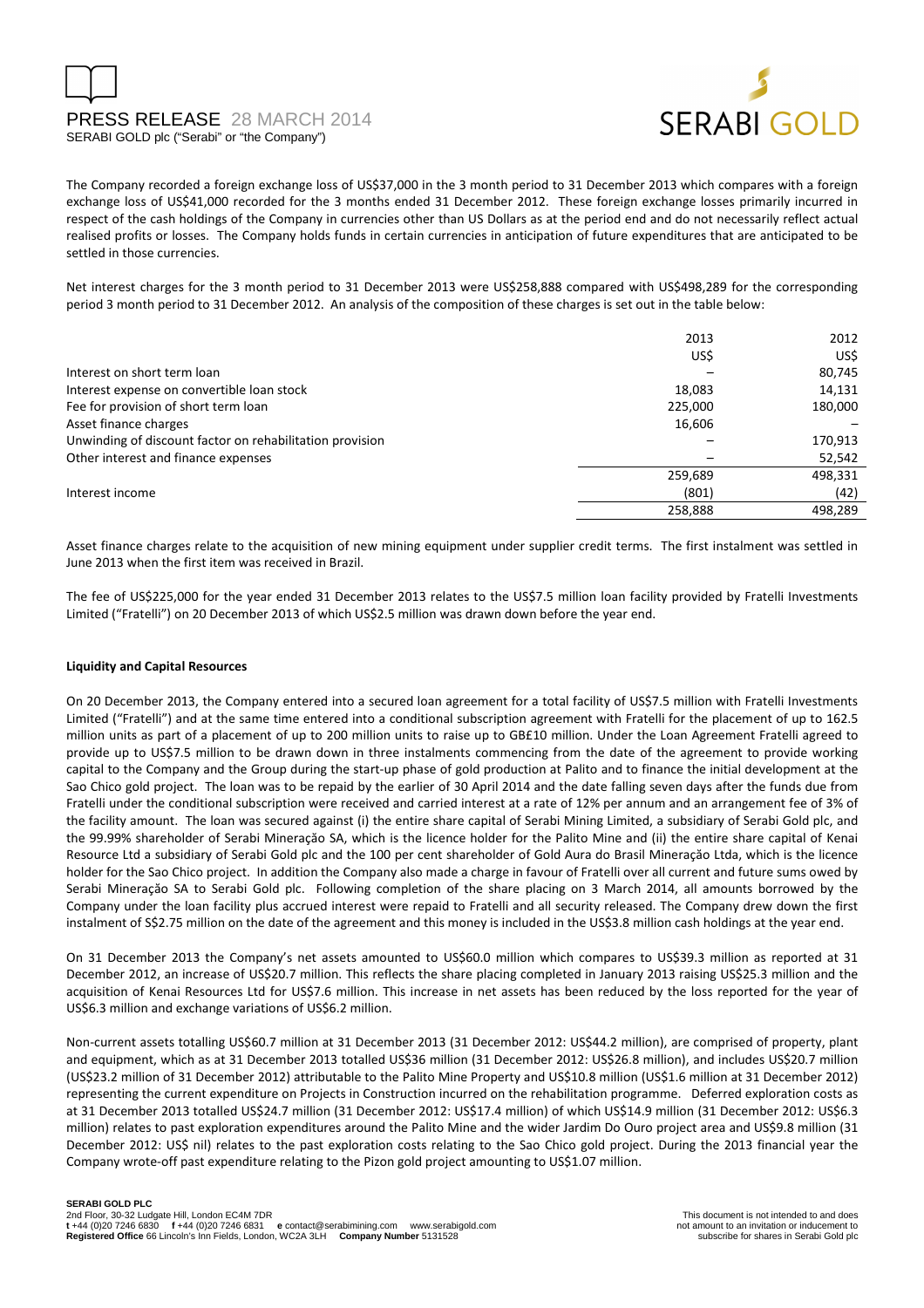

The Company has, during the twelve month period ended 31 December 2013, incurred costs of US\$2.4 million for development and exploration expenditures on its mineral properties of which US\$2.04 million has been spent on the Sao Chico property since the time of acquisition of that project. A further US\$470,000 was spent at Sao Chico during the period April to June 2013 which was also funded by Serabi through loans made to Kenai, the previous owners of the property. US\$11.5 million was spent on the rehabilitation and development of the Palito Mine and a further US\$720,000 for payment of obligations under finance leases.

The current asset component has increased by some US\$5 million, from US\$3,993,000 at 31 December 2012 to US\$9,020,000 at 31 December 2013 primarily reflecting the increase in cash balances of US\$1.2 million to US\$3,789,000 (December 2012: US\$2,281,000), as well as an increase in inventories of US\$3.2million to US\$3.9 million (December 2012: US\$722,000).

The expenditures on Projects in Construction of US\$10.8 million comprises salaries and consumable items in particular consumables for mining activities including fuel and power, relating to the rehabilitation of the Palito Mine and the site infrastructure. This work includes costs relating to the mine dewatering completed in the first quarter of 2013, the deepening of the ramp and the implementation of ventilation systems and a secondary egress. It also includes the cost of the rehabilitation (including labour and contractor costs) of various items of the gold process plant, including the remediation of the crushing, milling and flotation sections of the plant.

The Company had a working capital position of US\$2,092,000 at 31 December 2013 compared to US\$(2,760,000) at 31 December 2012 as per the table below:

| Note | 2013<br>US\$ | 2012<br>US\$                    | Variance<br>US\$                |
|------|--------------|---------------------------------|---------------------------------|
|      |              |                                 |                                 |
|      | 3,789,263    | 2,582,046                       | 1,207,217                       |
|      | 3,890,880    | 722,868                         | 3,168,012                       |
| ii.  | 1,264,654    | 603,005                         | 661,649                         |
| iii  | 75,977       | 85,509                          | (9,532)                         |
|      | 9,020,774    | 3,993,428                       | 5,027,346                       |
|      |              |                                 |                                 |
| iv   | 2,871,546    | 2,001,683                       | 869,863                         |
| v    | 3,790,363    | 4,580,745                       | (790, 382)                      |
|      | 266,924      | 171,102                         | 95,822                          |
|      | 6,928,833    | 6,753,530                       | 175,303                         |
|      | 2,091,941    | (2,760,102)                     | 4,852,043                       |
|      |              |                                 |                                 |
|      |              |                                 | 468,904                         |
|      |              |                                 |                                 |
|      |              |                                 | (131, 433)                      |
|      | 2,724,555    | 2,188,693                       | 198,391<br>535,862              |
|      | v<br>vi      | 833,560<br>1,480,665<br>410,330 | 364,656<br>1,612,098<br>211,939 |

The working capital position at 31 December 2012 was inclusive of a US\$4.5 million short term loan received from Fatelli which was repaid in January 2013, following the successful completion of a share placement on 17 January 2013 raising gross proceeds of GB£16.2 million. At 31 December 2013 the Company had outstanding a US\$2.75 million short term shareholder loan. This decrease in the loan of US\$1.75 million and an inventory of run of mine ore stockpiled on surface, valued at US\$3.0 million, are the principle reasons for the significant improvement in the working capital position of the Company.

(i) The levels of inventories have increased by US\$3,168,000 compared with 31 December 2012. Inventories of consumables have increased by US\$169,101 from US\$722,868 at 31 December 2012 to US\$891,969 at 31 December 2013 reflecting the increase in activity at the Palito Mine. The major increase in inventories is however the US\$3.0 million valuation of the stockpiled ore that has been established on surface in preparation for processing. At 31 December 2013 this stockpile was approximately 25,000 tonnes of ore with a gold grade averaging in excess of 8.00g/t. The valuation has been calculated using the mining costs incurred during 2013 that are directly attributable to the establishment of this ore stockpile.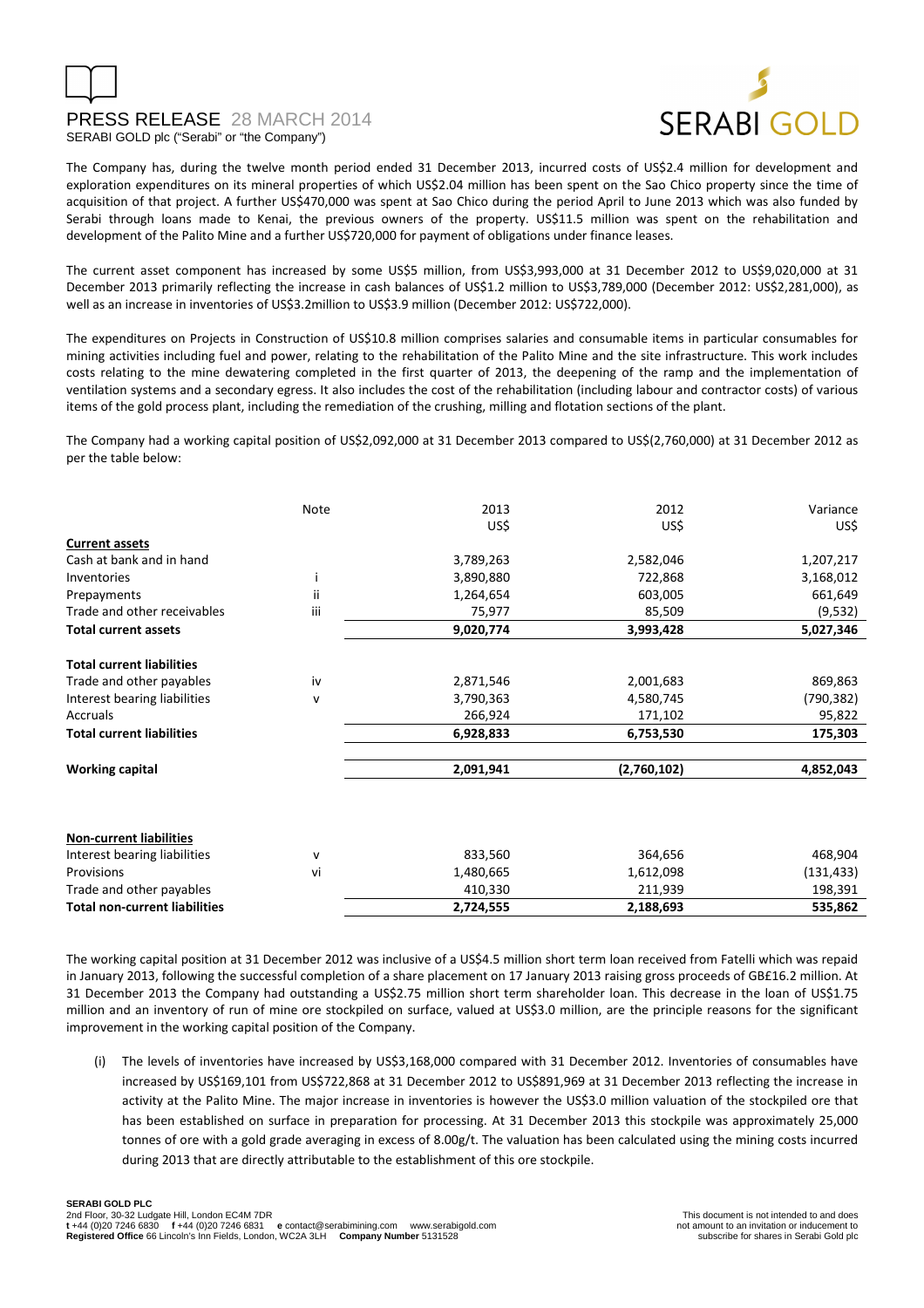

- (ii) The level of prepayments has increased by US\$661,649 from US\$603,005 at 31 December 2012 to US\$1,264,654 at 31 December 2013. The prepayments represent:
	- a. Prepaid taxes in Brazil amounting to US\$1,096,000, of which the majority is federal and state sales taxes which the Company expects to recover either through off-set against other federal tax liabilities or through recovery directly. The amount recoverable has increased by approximately US\$400,000 in comparison to the prior year due to an increase in the amount of social taxes the Company has prepaid at 31 December 2013.
	- b. Supplier down-payments reflecting the level of development and construction activity currently being undertaken for the opening of the Palito Mine the Company has made advances to suppliers in respect of goods purchased or items being fabricated of US\$228,000 (31 December 2012 : US\$12,000).
- (iii) Receivables of US\$76,000 as at 31 December 2013 have decreased slightly compared to the balance of US\$86,000 at 31 December 2012. The balance mainly represents deposits paid by the Company.
- (iv) Reflecting the increased level of activity and therefore purchases, the level of creditors have increased by US\$869,863 as orders for equipment, contractor services and consumables are placed. The major items contributing to this increase in accounts payable are:
	- a. An increase of approximately US\$572,000 on trade creditors due to the increase in activity and operating equipment being utilised for mine development;
	- b. Sales tax liabilities decreased by US\$130,000 from US\$589,000 to US\$459,000 year on year;
	- c. An increase in the standard wage accrual and social welfare accrual in comparison to the year ended 31 December 2012 of approximately US\$271,000. The increase is due to the increased staffing levels compared to the year ended 31 December 2012;
	- d. Other Provisions comprise land and leasehold payments of less than one year, which are roughly in line year on year (2013: US\$232,000, 2012: US\$ 224,000) and an accrual for the thirteenth salary in Brazil which has increased from US\$95,000 in 2012 to US\$243,000 in 2013. This thirteenth salary liability arises because in Brazil, employee's salaries are paid over thirteen periods instead of twelve with two payments being made for the month of December. This has increased year on year due to the increase in staffing levels.
- (v) Interest bearing liabilities due within one year decreased by US\$790,000. At 31 December 2012 the Company owed US\$4,580,745 for a shareholder loan which was repaid in January 2013. At 31 December 2013, the Company had received a new shareholder loan of US\$2.75 million, which was repaid during March 2014. The Company has also acquired certain assets during the year under finance leases. At 31 December 2013 the Company had liabilities under these financial leases of US\$600,000 due before 31 December 2014 and a further US\$834,000 due after that date. The leases are for three years and carry interest at a rate of 6.45% per annum. Also included is US\$440,000 including accrued interest (December 2012: US\$365,000) attributable to the £300,000 loan from a related party, which has a repayment date of 31 October 2014 subject to the right of the holder at any time, on one or more occasions, on or before the repayment date, to convert any of the outstanding amounts owed by the Company to Ordinary Shares at a price of 15 pence per Ordinary Share.
- (vi) Non-current liabilities include the amount of US\$1,480,000 (December 2012: US\$1,612,000) in respect of provisions including US\$1,141,000 (December 2012: US\$1,224,000) for the cost of remediation of the current Palito Mine site at the conclusion of operational activity. The Company undertook a review of the underlying cost assumptions during the year which accounts for some of the variation in the value of the provision which also reflects the potential impact of the effects of inflation on these costs estimates and then discounts this future liability into money of today.

The Company does not have any asset backed commercial paper investments. As the Company has no revenue and has in recent years primarily supported its activities by the issue of further equity, the working capital position at any time reflects the timing of the most recent share placement completed by the Company.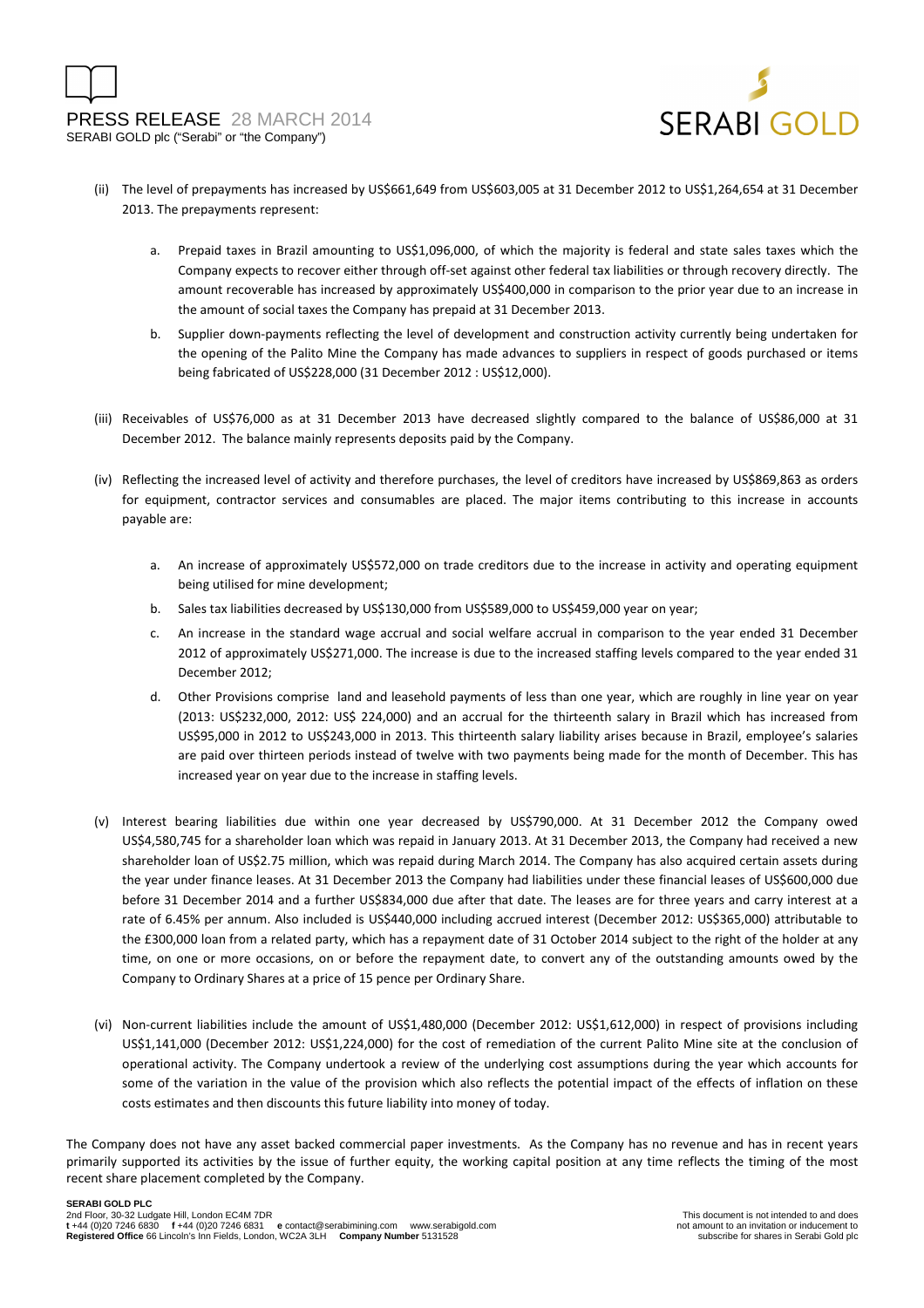



During the twelve month period ended 31 December 2013 the Company issued 270,000,000 Ordinary Shares for gross cash proceeds of GB£16.2 million. The placement was underwritten by one of the Company's major shareholders who received an underwriting fee of 8,135,035 Warrants in respect of the placement. Each Warrant entitles the holder to subscribe for one Ordinary Share at a price of GB£0.10 at any time until 16 January 2015.

The company issued a further 95,120,675 Ordinary Shares in consideration of the acquisition of Kenai Resources Ltd which was completed on 18 July 2013 by way of a Plan of Arrangement. The consideration for this acquisition has been valued at US\$7.59 million and as part of the transaction the Company acquired cash of US\$222,211.

The decision to re-commence mining operations at the Palito Mine was supported by a Preliminary Economic Assessment ("PEA") that was completed and published in June 2012. The Company completed a placement of new shares on 17 January 2013 that raised gross proceeds of GB£16.2 million. These funds have been used over the subsequent period to undertake the underground mine development required in advance of restarting the operation together with the purchase of equipment and the remediation of the process plant. On 3 March 2014, the Company completed a further placing of shares and more purchase warrants that raised gross proceeds of GB£10.0 million. These funds are to be used to provide working capital to the business during the start up phase of the Palito operations and the next stage of development of the Sao Chico project. Commissioning of the process plant at Palito started on 13 December 2013 and the production rates have been increasing since that date. The final stage of the remediation process will be the rehabilitation of the Carbon-In-Pulp and electro-winning circuit which is planned for completion by July 2014.

From the time that production operations commence at planned rates, management anticipates that the Company will have sufficient cash flow to be able to meet all its obligations as and when they fall due and to, at least in part, finance the exploration and development activities that it would like to undertake on its other exploration projects.

There are, however, risks associated with the commencement of any new mining and processing operation whereby unforeseen technical and logistical events result in additional time being required for commissioning or additional costs needing to be incurred, giving rise to the possibility that additional working capital may be required to fund these delays or additional capital requirements. Should additional working capital be required the Directors consider that further sources of finance could be secured within the required timescale.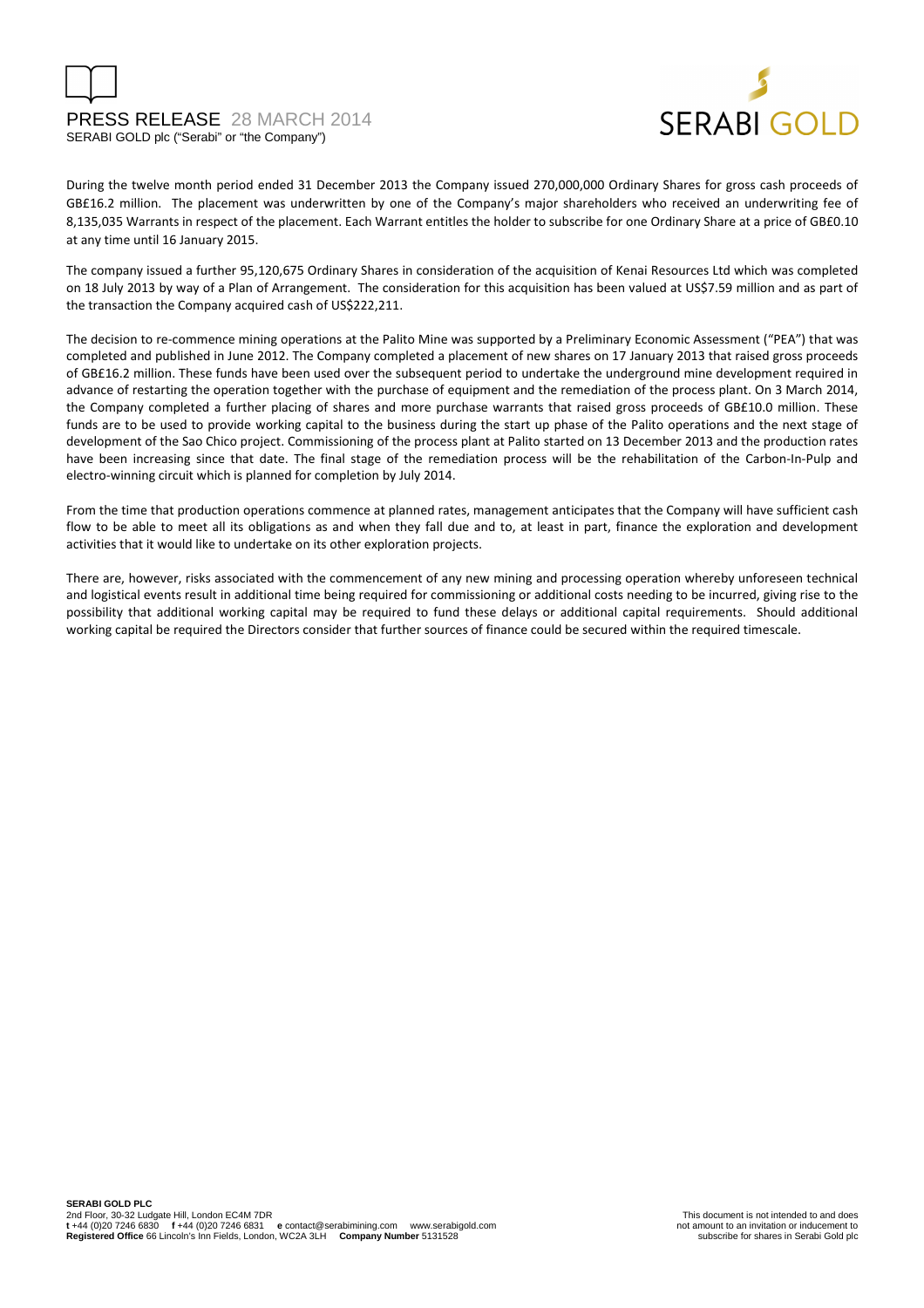



# **Statement of Comprehensive Income**

For the year ended 31 December 2013

|                                                               |              | Group                 |                       |  |
|---------------------------------------------------------------|--------------|-----------------------|-----------------------|--|
|                                                               |              | For the year ended 31 | For the year ended 31 |  |
|                                                               |              | December 2013         | December 2012         |  |
|                                                               | <b>Notes</b> | US\$                  | US\$                  |  |
| <b>CONTINUING OPERATIONS</b>                                  |              |                       |                       |  |
| Revenue                                                       |              |                       |                       |  |
| Operating expenses                                            |              |                       | (477,961)             |  |
| <b>Gross loss</b>                                             |              |                       | (477, 961)            |  |
| Administration expenses                                       |              | (3,253,924)           | (2,513,272)           |  |
| Provision for indirect taxes                                  |              | (626, 496)            |                       |  |
| Share-based payments                                          |              | (304, 764)            | (128, 882)            |  |
| Write-off of past exploration costs                           |              | (1,007,233)           | (267, 703)            |  |
| Gain on asset disposals                                       |              |                       | 18,456                |  |
| Depreciation of plant and equipment                           |              | (534, 491)            | (891, 101)            |  |
| <b>Operating loss</b>                                         |              | (5,726,908)           | (4,260,463)           |  |
| Foreign exchange (loss)/gain                                  |              | (170, 358)            | 73,141                |  |
| Finance expense                                               |              | (374, 542)            | (555, 835)            |  |
| Finance income                                                |              | 7,575                 | 6,171                 |  |
| Loss before taxation                                          |              | (6, 264, 233)         | (4,736,986)           |  |
| Income tax expense                                            |              |                       |                       |  |
| Loss for the period from continuing operations <sup>(1)</sup> |              | (6, 264, 233)         | (4,736,986)           |  |
| Other comprehensive income (net of tax)                       |              |                       |                       |  |
| Items that may be reclassified subsequently to profit or loss |              |                       |                       |  |
| Exchange differences on translating foreign operations        |              | (6, 164, 862)         | (3,531,144)           |  |
| Total comprehensive loss for the period <sup>(1)</sup>        |              | (12, 429, 095)        | (8, 268, 130)         |  |
| Loss per ordinary share (basic and diluted)                   | 4            | (1.60c)               | (5.29c)               |  |

(1) The Group has no non-controlling interests and all losses are attributable to the equity holders of the Parent Company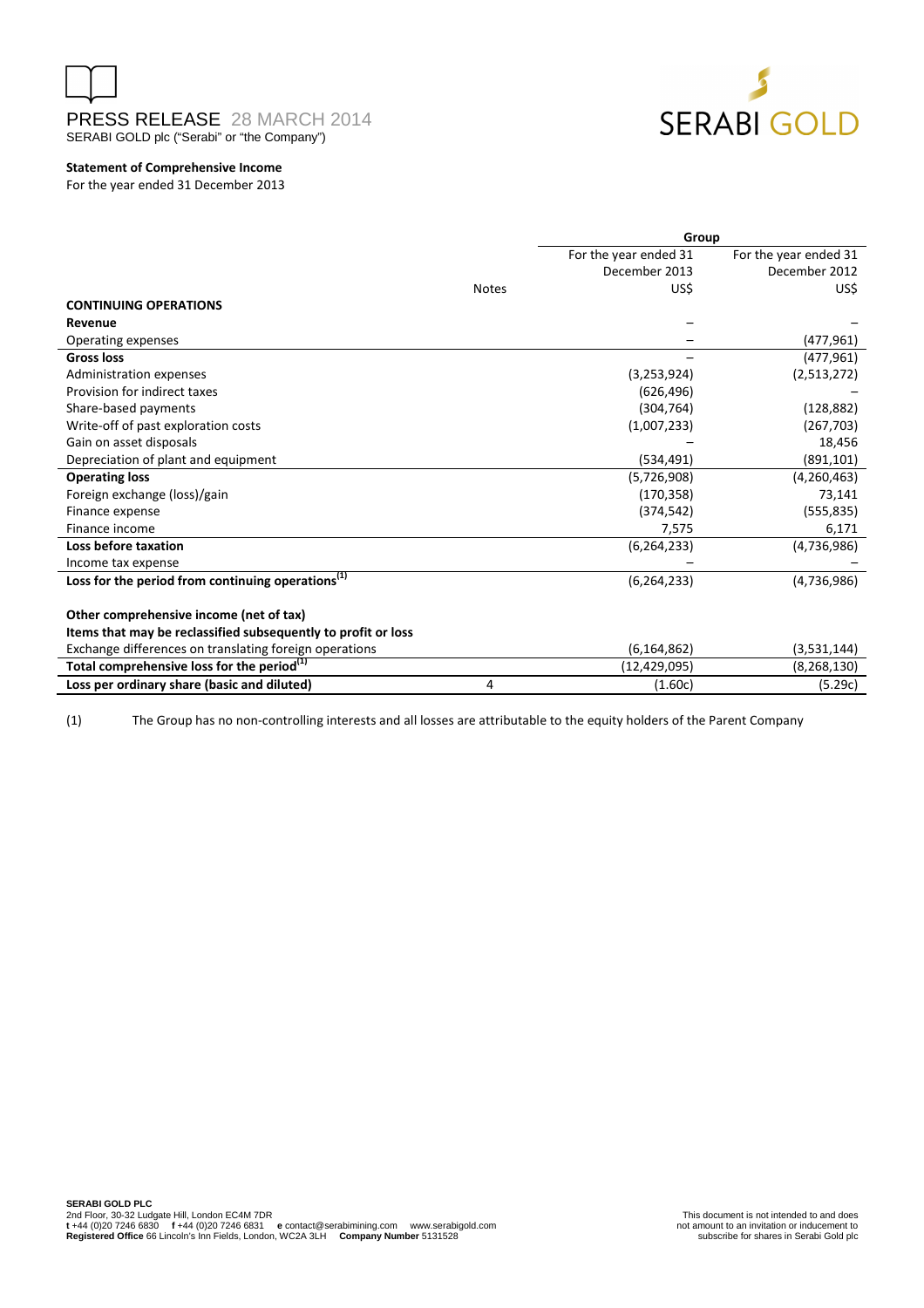

# **Balance Sheet**

|                                                                 |              | Group          |                |  |  |
|-----------------------------------------------------------------|--------------|----------------|----------------|--|--|
|                                                                 |              | 2013           | 2012           |  |  |
|                                                                 | <b>Notes</b> | US\$           | US\$           |  |  |
| <b>Non-current assets</b>                                       |              |                |                |  |  |
| Deferred exploration costs                                      | 5            | 24,659,003     | 17,360,805     |  |  |
| Property, plant and equipment                                   | 6            | 36,008,318     | 26,848,991     |  |  |
| <b>Total non-current assets</b>                                 |              | 60,667,321     | 44,209,796     |  |  |
| <b>Current assets</b>                                           |              |                |                |  |  |
| Inventories                                                     |              | 3,890,880      | 722,868        |  |  |
| Trade and other receivables                                     |              | 75,977         | 85,509         |  |  |
| Prepayments                                                     |              | 1,264,654      | 603,005        |  |  |
| Cash and cash equivalents                                       |              | 3,789,263      | 2,582,046      |  |  |
| <b>Total current assets</b>                                     |              | 9,020,774      | 3,993,428      |  |  |
| <b>Current liabilities</b>                                      |              |                |                |  |  |
| Trade and other payables                                        |              | 2,871,546      | 2,001,683      |  |  |
| Interest bearing liabilities                                    |              | 3,790,363      | 4,580,745      |  |  |
| <b>Accruals</b>                                                 |              | 266,924        | 171,102        |  |  |
| <b>Total current liabilities</b>                                |              | 6,928,833      | 6,753,530      |  |  |
| Net current assets/ (liabilities)                               |              | 2,091,941      | (2,760,102)    |  |  |
| <b>Total assets less current liabilities</b>                    |              | 62,759,262     | 41,449,694     |  |  |
| <b>Non-current liabilities</b>                                  |              |                |                |  |  |
| Trade and other payables                                        |              | 410,330        | 211,939        |  |  |
| Provisions                                                      |              | 1,480,665      | 1,612,098      |  |  |
| Interest bearing liabilities                                    |              | 833,560        | 364,656        |  |  |
| <b>Total non-current liabilities</b>                            |              | 2,724,555      | 2,188,693      |  |  |
| <b>Net assets</b>                                               |              | 60,034,707     | 39,261,001     |  |  |
|                                                                 |              |                |                |  |  |
|                                                                 |              |                |                |  |  |
| <b>Equity</b>                                                   |              |                |                |  |  |
| Share capital                                                   |              | 60,003,212     | 31,416,993     |  |  |
| Share premium reserve                                           |              | 54,479,151     | 50,182,624     |  |  |
| Option reserve                                                  |              | 2,330,789      | 2,019,782      |  |  |
| Other reserves                                                  |              | 789,076        | 780,028        |  |  |
| <b>Translation reserve</b>                                      |              | (10, 771, 173) | (4,606,311)    |  |  |
| <b>Accumulated losses</b>                                       |              | (46, 796, 348) | (40, 532, 115) |  |  |
| Equity shareholders' funds attributable to owners of the parent |              | 60,034,707     | 39,261,001     |  |  |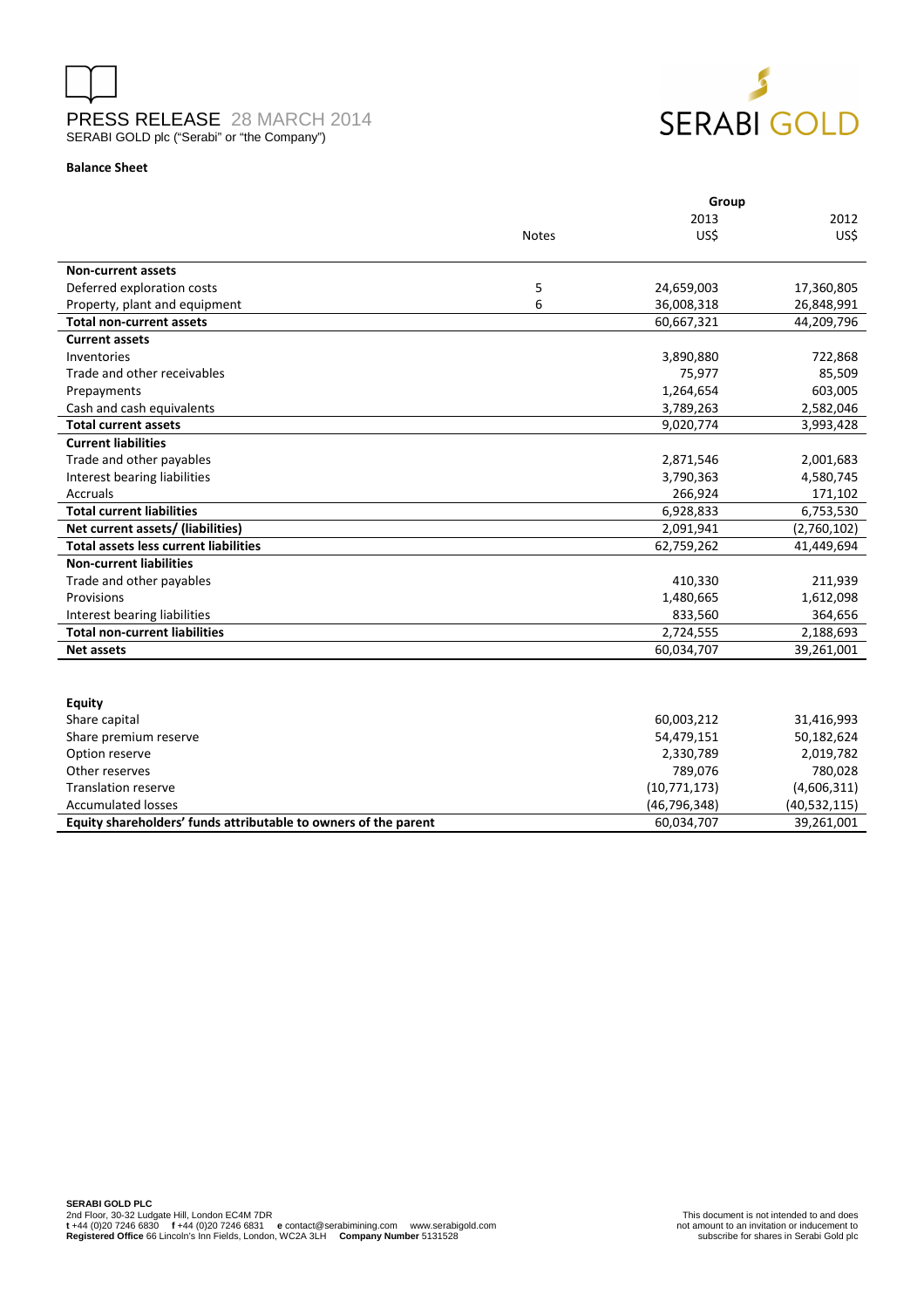

# **Statements of Changes in Shareholders' Equity**

For the year ended 31 December 2013

|                             | Share      | Share      | Share option | Other      | Translation    | Accumulated    |                     |
|-----------------------------|------------|------------|--------------|------------|----------------|----------------|---------------------|
| Group                       | capital    | premium    | reserve      | reserves   | reserve        | losses         | <b>Total equity</b> |
|                             | US\$       | US\$       | US\$         | US\$       | US\$           | US\$           | US\$                |
| Equity shareholders'        |            |            |              |            |                |                |                     |
| funds at 31 December        | 29,291,551 | 48,292,057 | 1,956,349    | 702,095    | (1,075,167)    | (35,882,405)   | 43,284,480          |
| 2011                        |            |            |              |            |                |                |                     |
| Foreign currency            |            |            |              |            | (3,531,144)    |                | (3,531,144)         |
| adjustments                 |            |            |              |            |                |                |                     |
| Loss for year               |            |            |              |            |                | (4,736,986)    | (4,736,986)         |
| Total comprehensive         |            |            |              |            | (3,531,144)    | (4,736,986)    | (8, 268, 130)       |
| income for the year         |            |            |              |            |                |                |                     |
| Issue of new ordinary       | 2,125,442  | 2,047,509  |              | 77,933     |                |                | 4,250,884           |
| shares for cash             |            |            |              |            |                |                |                     |
| Costs associated with issue |            |            |              |            |                |                |                     |
| of new ordinary shares for  |            | (156, 942) |              |            |                |                | (156, 942)          |
| cash                        |            |            |              |            |                |                |                     |
| Share options lapsed        |            |            | (87, 276)    |            |                | 87,276         |                     |
| Share option expense        |            |            | 150,709      |            |                |                | 150,709             |
| Equity shareholders'        |            |            |              |            |                |                |                     |
| funds at 31 December        | 31,416,993 | 50,182,624 | 2,019,782    | 780,028    | (4,606,311)    | (40, 532, 115) | 39,261,001          |
| 2012                        |            |            |              |            |                |                |                     |
| Foreign currency            |            |            |              |            | (6, 164, 862)  |                | (6, 164, 862)       |
| adjustments                 |            |            |              |            |                |                |                     |
| Loss for year               |            |            |              |            |                | (6, 264, 233)  | (6, 264, 233)       |
| Total comprehensive         |            |            |              |            | (6, 164, 862)  | (6, 264, 233)  | (12, 429, 095)      |
| income for the year         |            |            |              |            |                |                |                     |
| Issue of new ordinary       | 21,357,000 | 4,182,600  |              | 88,800     |                |                | 25,628,400          |
| shares for cash             |            |            |              |            |                |                |                     |
| Costs associated with issue |            |            |              |            |                |                |                     |
| of new ordinary shares for  |            | (327, 286) |              |            |                |                | (327, 286)          |
| cash                        |            |            |              |            |                |                |                     |
| Warrants lapsed in period   |            | 441,213    |              | (441, 213) |                |                |                     |
| Issue of new ordinary       |            |            |              |            |                |                |                     |
| shares for acquisition      | 7,229,219  |            |              | 361,461    |                |                | 7,590,680           |
| Share option expense        |            |            | 311,007      |            |                |                | 311,007             |
| Equity shareholders'        |            |            |              |            |                |                |                     |
| funds at 31 December        | 60,003,212 | 54,479,151 | 2,330,789    | 789,076    | (10, 771, 173) | (46, 796, 348) | 60,034,707          |
| 2013                        |            |            |              |            |                |                |                     |

Other reserves comprise a merger reserve of US\$361,461 (2012 : US\$ nil), a warrant reserve of US\$166,733 (2012 : US\$519,146) and initial value for the equity component of the convertible loan stock of US\$260,882 (2012 : US\$ 260,882).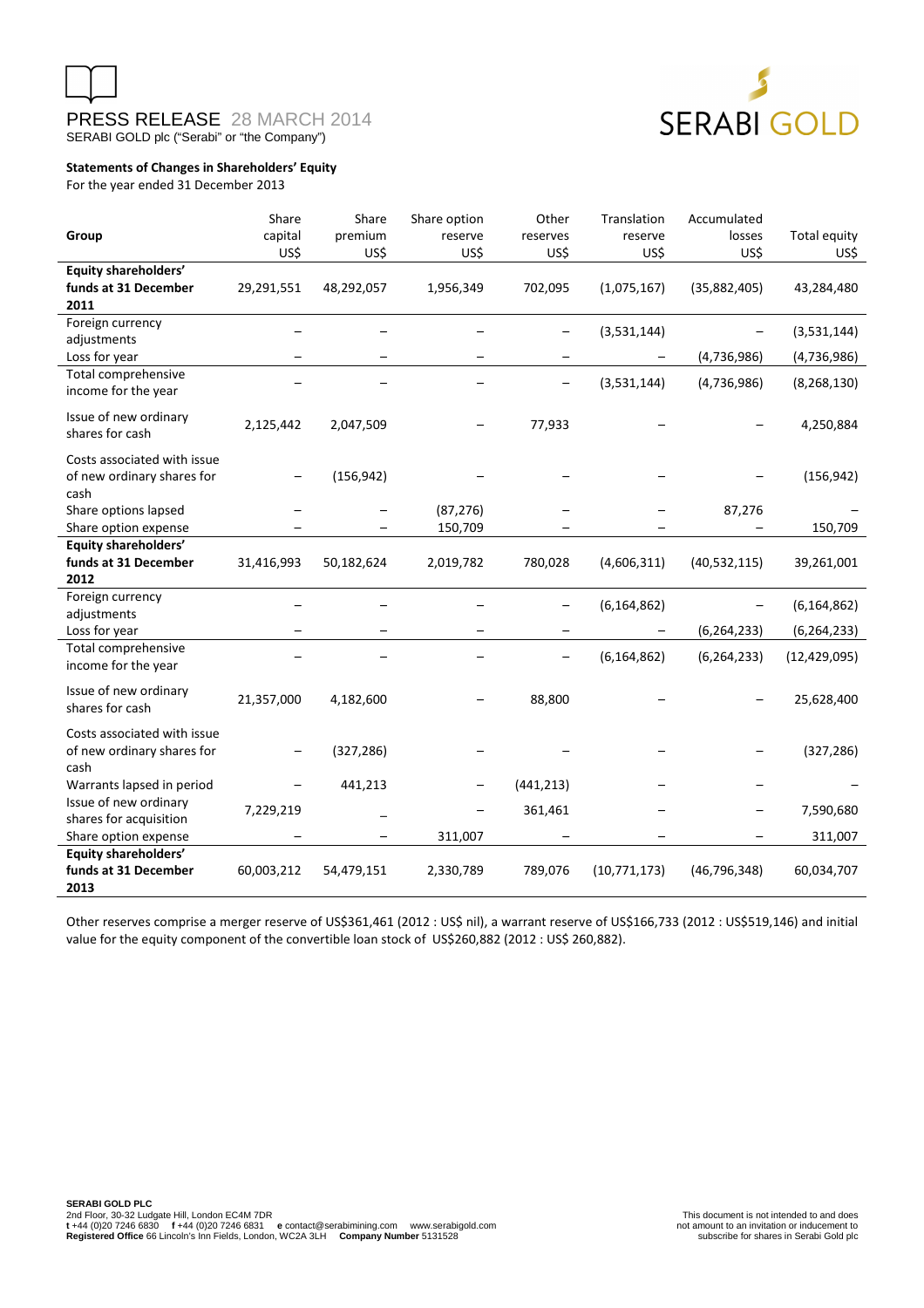



# **Cash Flow Statement**

For the year ended 31 December 2013

|                                                                     | Group        |               |  |
|---------------------------------------------------------------------|--------------|---------------|--|
|                                                                     | For the      | For the       |  |
|                                                                     | year ended   | year ended    |  |
|                                                                     | 31 December  | 31 December   |  |
|                                                                     | 2013         | 2012          |  |
|                                                                     | US\$         | US\$          |  |
| Cash outflows from operating activities                             |              |               |  |
| <b>Operating loss</b>                                               | (5,726,908)  | (4,260,463)   |  |
| Depreciation – plant, equipment and mining properties               | 534,491      | 891,101       |  |
| Gain on sale of assets                                              |              | (18, 456)     |  |
| Deferred asset write-off                                            | 1,007,233    | 267,703       |  |
| Option costs                                                        | 304,764      | 128,882       |  |
| Interest paid                                                       | (306, 590)   | (247, 802)    |  |
| Foreign exchange                                                    | 411,860      | (261, 975)    |  |
| Changes in working capital                                          |              |               |  |
| (Increase)/decrease in inventories                                  | (3,541,962)  | 313,248       |  |
| (Increase)/decrease in receivables, prepayments and accrued income  | (663, 125)   | 47,982        |  |
| Increase/(decrease) in payables, accruals and provisions            | 72,116       | (300,072)     |  |
| Net cash flow from operations                                       | (7,908,121)  | (3,439,852)   |  |
| <b>Investing activities</b>                                         |              |               |  |
| Proceeds of sale of fixed assets                                    |              | 19,724        |  |
| Purchase of property, plant, equipment and projects in construction | (11,504,538) | (1,769,951)   |  |
| Exploration and development expenditure                             | (2,432,871)  | (2, 251, 067) |  |
| Capital and loan investments in subsidiaries                        |              |               |  |
| Interest received                                                   | 7,575        | 6,171         |  |
| Net cash outflow on investing activities                            | (13,929,834) | (3,995,122)   |  |
| <b>Financing activities</b>                                         |              |               |  |
| Issue of ordinary share capital                                     | 25,628,400   | 4,250,884     |  |
| Issue of special warrants                                           |              |               |  |
| Receipts from short term secured loan                               | 2,750,000    | 4,500,000     |  |
| Repayment of short term secured loan                                | (4,500,000)  |               |  |
| Payment of finance lease liabilities                                | (719, 654)   |               |  |
| Acquisition of subsidiary - cash acquired                           | 222,211      |               |  |
| Payment of share issue costs                                        | (327, 286)   | (156, 942)    |  |
| Net cash inflow from financing activities                           | 23,053,671   | 8,593,942     |  |
| Net increase/(decrease) in cash and cash equivalents                | 1,215,716    | 1,158,968     |  |
| Cash and cash equivalents at beginning of period                    | 2,582,046    | 1,406,458     |  |
| Exchange difference on cash                                         | (8, 499)     | 16,620        |  |
| Cash and cash equivalents at end of period                          | 3,789,263    | 2,582,046     |  |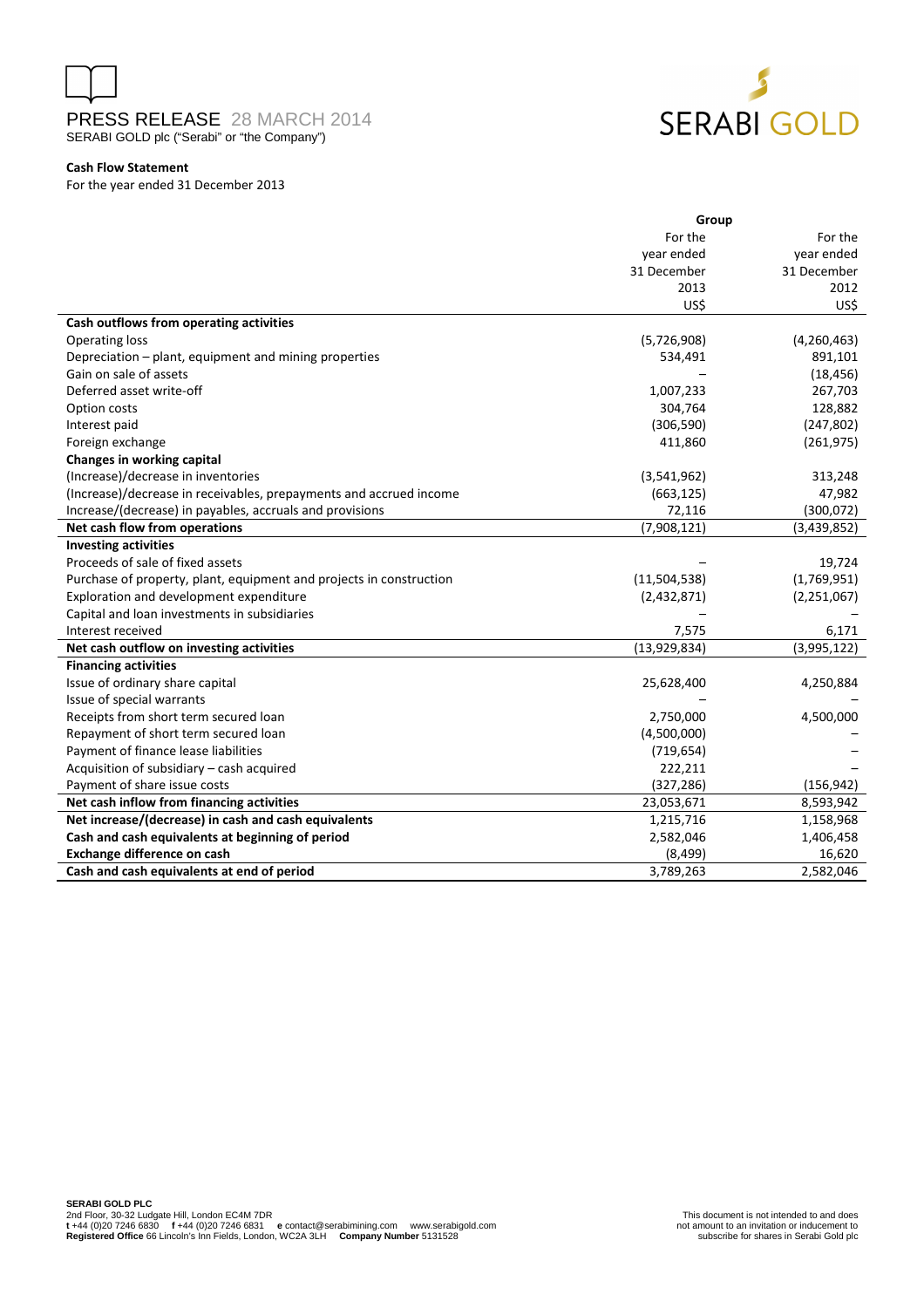



# **Notes**

# **1. General Information**

The financial information set out above for the years ended 31 December 2013 and 31 December 2012 does not constitute statutory accounts as defined in Section 434 of the Companies Act 2006, but is derived from those accounts. Whilst the financial information included in this announcement has been compiled in accordance with International Financial Reporting Standards ("IFRS") this announcement itself does not contain sufficient financial information to comply with IFRS. A copy of the statutory accounts for 2012 has been delivered to the Registrar of Companies and those for 2013 will be submitted for approval by shareholders at the Annual General Meeting . The full audited financial statements for the years end 31 December 2013 and 31 December 2012 do comply with IFRS.

# **2. Auditor's Opinion**

The auditor has issued an unqualified opinion in respect of the financial statements which does not contain any statements under the Companies Act 2006, Section 498(2) or Section 498(3). The auditor has raised an Emphasis of Matter in relation to going concern and the availability of project finance as follows:

*"In forming our opinion, which is not modified, we have considered the adequacy of the disclosures made in Note 1(a) to the financial statements concerning the group's ability to continue as a going concern. The group is dependent on its ability to successfully recommission and commence commercial gold production at the Palito Mine in order to continue as a going concern. However, there are risks associated with the re-commencement of a mining and processing operation and additional working capital may be required to fund delays in the development of the mine should they occur. These conditions, along with the other matters explained in Note 1(a) to the financial statements indicate the existence of a material uncertainty which may cast significant doubt about the company and the group's ability to continue as a going concern. The financial statements do not include the adjustments that would result if the company and the group were unable to continue as a going concern."*

NB : The reference to note 1(a) in the above is a reference to the Basis of preparation note contained within the Financial Statements from which the extracts reproduced below referring to Going concern and Impairment are taken.

### **3. Basis of Preparation**

The financial statements have been prepared in accordance with International Financial Reporting Standards ("IFRS") in force at the reporting date and their interpretations issued by the International Accounting Standards Board ("IASB") as adopted for use within the European Union and with IFRS and their interpretations issued by the IASB. The consolidated financial statements have also been prepared in accordance with those parts of the Companies Act 2006 applicable to companies reporting under IFRS.

As the Company has prepared these financial statements in accordance with IFRS and their interpretations issued by the IASB, early adoption of IFRS 10, IFRS 11 and IFRS 12 has been taken in respect of IFRS for use within the European Union. There has been no significant measurement impact on the consolidated financial statements from the early adoption of these standards or from new standards or interpretations effective in 2013.

It is not anticipated that the adoption in the future of the new or revised standards or interpretations that have been issued by the International Accounting Standards Board will have a material impact on the Group's earnings or shareholders' funds.

Attention is drawn to the detailed disclosures made in the audited Financial Statements regarding the Basis of Preparation and in particular the following disclosures extracted directly from the audited Financial Statements in respect of Going Concern and Impairment.

### **Going concern and availability of project finance**

The Company commenced gold production operations at the Palito Mine at the start of 2014 having completed the construction of the gold recovery plant in December 2013. The operations remain in a re-commissioning and ramp-up phase and the Company has yet to declare commercial production having been reached. There are, however, risks associated with the commencement of any new mining and processing operation whereby unforeseen technical and logistical events result in additional time being required for commissioning or additional costs needing to be incurred, giving rise to the possibility that additional working capital may be required to fund these delays or additional capital requirements.

On 3 March 2014 the Company completed a share placement raising gross proceeds of UK£10 million which provided additional working capital to the Company during the start–up phase of production at Palito and also to fund the initial development and further evaluation of the Sao Chico gold project.

The Directors anticipate that, whilst the Company may seek to raise further finance in the future, it now has access to sufficient funding for its immediate needs. The Company expects to have sufficient cash flow from Palito to finance its on-going operational requirements and to, at least in part, fund exploration and development activity on its other gold properties. It will seek to raise debt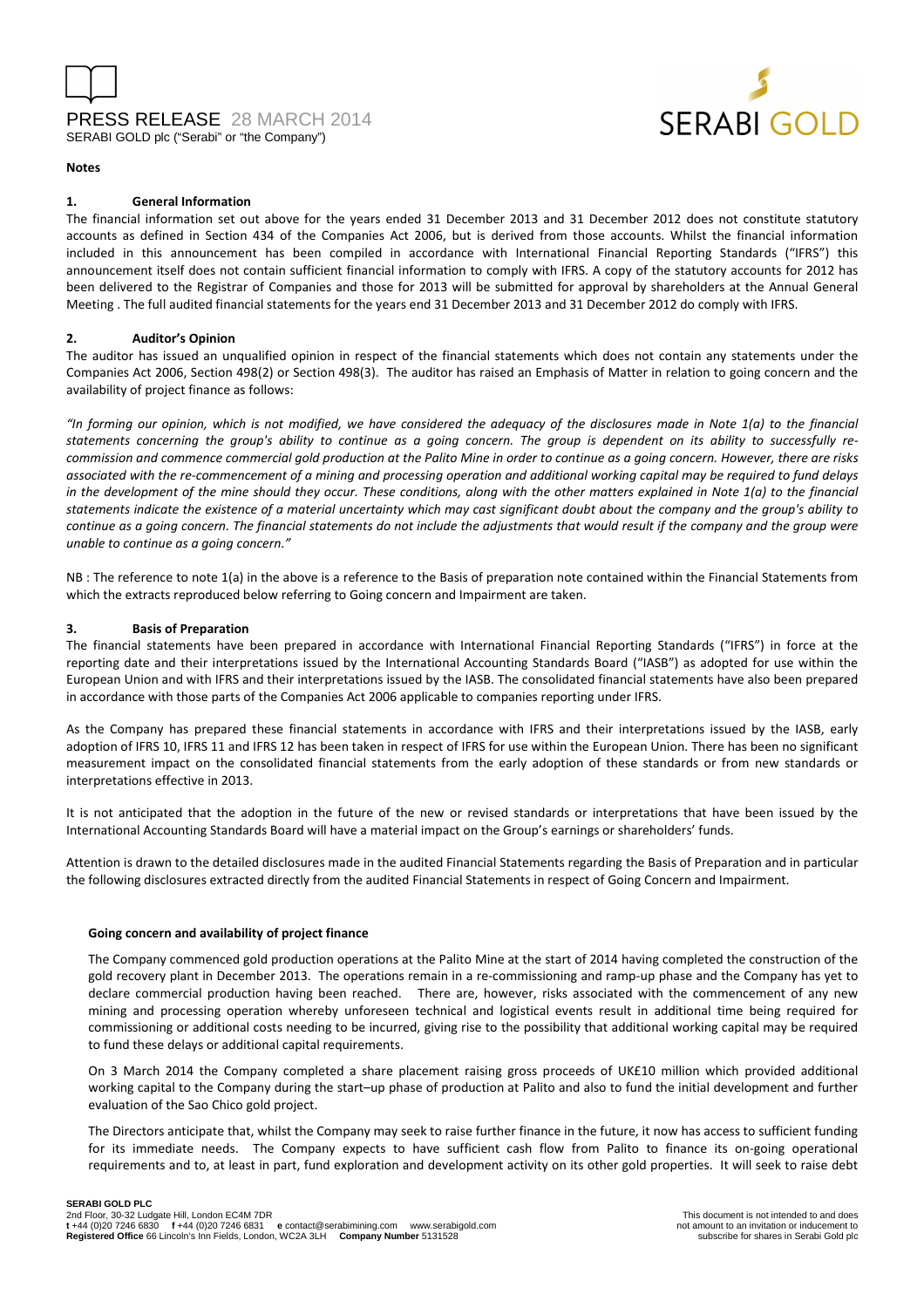

finance where possible to finance further capital development of its projects taking due consideration of the ability of the Company to satisfy the obligations and undertakings that would be imposed in connection with such borrowings. Should additional working capital be required the Directors consider that further sources of finance could be secured within the required timescale. On this basis the Directors have therefore concluded that it is appropriate to prepare the financial statements on a going concern basis. However there is no certainty that such additional funds either for working capital or for future capital developments will be forthcoming. These financial statements do not reflect the adjustments to carrying values of assets and liabilities and the reported expenses and balance sheet classifications that would be necessary should the going concern assumption be inappropriate. These adjustments could be material

# **Impairment**

The Directors have undertaken a review of the carrying value of the mining and exploration assets of the Group having given particular consideration to the independently produced, NI43-101 compliant, Preliminary Economic Assessment published in June 2012 for the Palito Mine, the current operational status of Palito, the latest internally generated operational short and long term plans and the potential risks and implications of starting up any gold mine. As part of this review they have assessed the value of the existing Palito Mine asset on the basis of the projected value in use that could be expected based on the Company's current operational forecasts. The carrying values of assets have not been adjusted to reflect a failure to raise sufficient funds, not achieving the projected levels of operation or that, if a sale transaction were undertaken, the proceeds may not realise the value as stated in the accounts.

# **4. Loss per Share**

The calculation of the basic loss per share of 1.60 cents (2012 loss per share: 5.29 cents) is based on the loss attributable to ordinary shareholders of US\$6,264,233 (2012: loss of US\$4,736,986) and on the weighted average number of ordinary shares of 392,693,275 (2012: 89,552,955) in issue during the period. Diluted loss per share is the same as the basic loss per share because the exercise of share options would be anti-dilutive..

# **5. Development and Deferred Exploration costs**

|                                         | Group       |             |  |
|-----------------------------------------|-------------|-------------|--|
|                                         | 31 December | 31 December |  |
|                                         | 2013        | 2012        |  |
|                                         |             |             |  |
| Cost                                    |             |             |  |
| Opening balance                         | 17,360,805  | 16,648,884  |  |
| Exploration and development expenditure | 2,432,871   | 2,251,067   |  |
| Share option charges capitalised        | 6.244       | 21,827      |  |
| Additions on acquisition of subsidiary  | 8,187,839   |             |  |
| Write-off of past exploration costs     | (1,007,233) | (267, 703)  |  |
| Foreign exchange movements              | (2,321,523) | (1,293,270) |  |
| Total as at end of period               | 24,659,003  | 17,360,805  |  |

The value of these assets is dependent on the development of mineral deposits

The Company has, in the year ended 31 December 2013, written off past exploration expenditures relating to the Pizon project which the board has determined is no longer a priority for the Group and no further work is planned in the immediate future.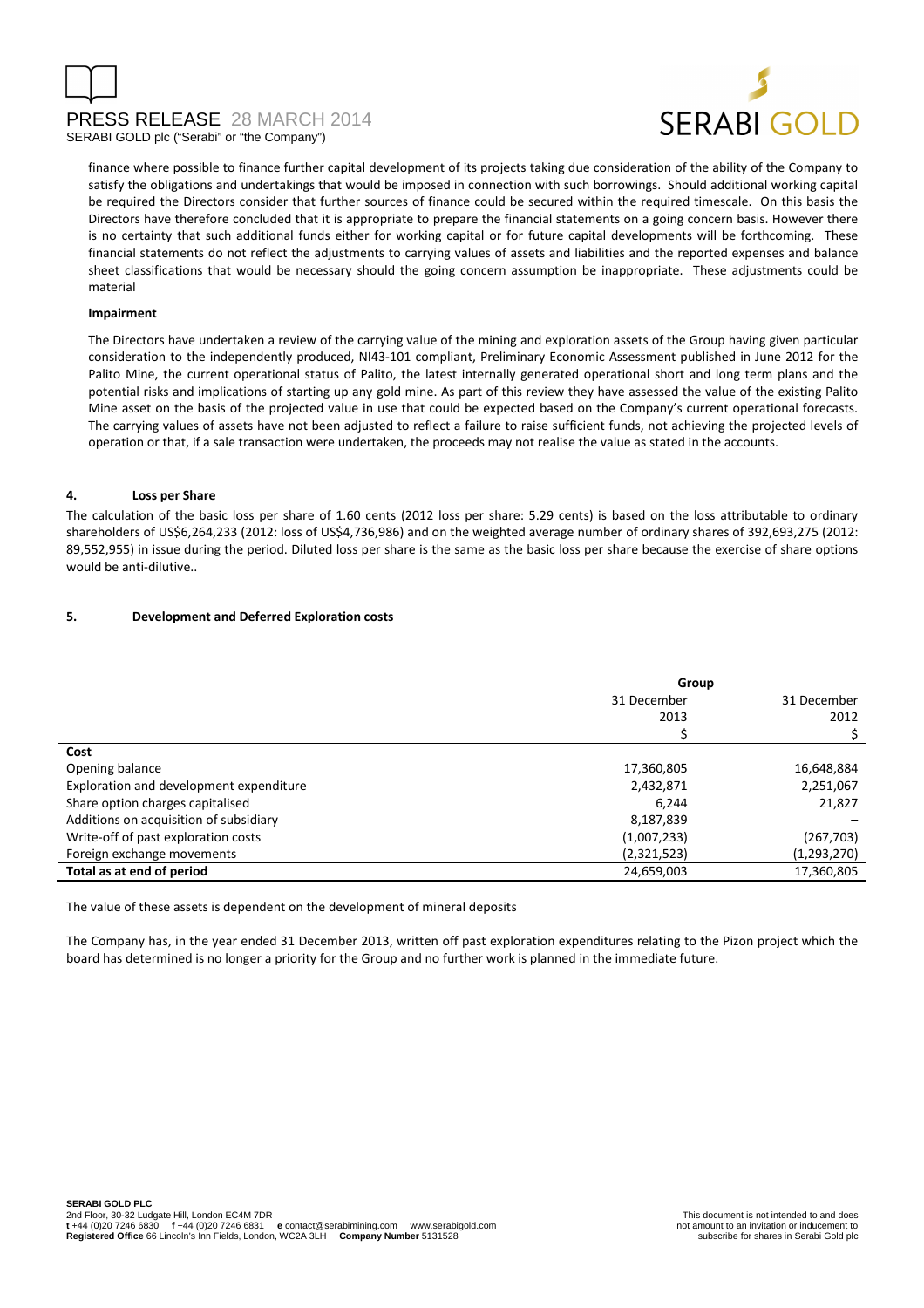



#### **6. Tangible Assets**

#### **Property, plant and equipment - Group**

|                                       | Land and    |                 | Projects in  | Plant and     |                |
|---------------------------------------|-------------|-----------------|--------------|---------------|----------------|
|                                       | buildings   | Mining property | construction | equipment     |                |
|                                       | $-$ at cost | $-$ at cost     | $-$ at cost  | $-$ at cost   | Total          |
| 2013                                  |             |                 |              |               |                |
| Cost                                  |             |                 |              |               |                |
| Balance at 31 December 2012           | 3,335,235   | 27,280,139      | 1,622,093    | 10,126,708    | 42,364,175     |
| <b>Additions</b>                      |             | 2,635           | 10,069,244   | 3,642,015     | 13,713,894     |
| Addition on acquisition of subsidiary |             | 321,674         |              |               | 321,674        |
| Foreign exchange movements            | (425,093)   | (3,033,489)     | (861,905)    | (1,317,662)   | (5,638,150)    |
| At 31 December 2013                   | 2,910,142   | 24,570,958      | 10,829,432   | 12,451,061    | 50,761,593     |
| <b>Depreciation</b>                   |             |                 |              |               |                |
| Balance at 31 December 2012           | (3,335,235) | (4,039,744)     |              | (8, 140, 205) | (15, 515, 184) |
| Charge for period                     |             | (12, 979)       |              | (737, 828)    | (750, 807)     |
| Balance on acquisition of subsidiary  |             | (66, 812)       |              |               | (66, 812)      |
| Foreign exchange movements            | 425,093     | 212,979         |              | 941,457       | 1,579,528      |
| At 31 December 2013                   | (2,910,142) | (3,906,556)     |              | (7,936,577)   | (14, 753, 275) |
| Net book value at 31 December 2013    |             | 20,664,402      | 10,829,432   | 4,514,484     | 36,008,318     |
| Net book value at 31 December 2012    |             | 23,240,395      | 1,622,093    | 1,986,503     | 26,848,991     |

Additions during the period include US\$2,209,356 in respect of plant and equipment purchased by finance lease. The net book value of assets acquired under finance leases at 31 December 2013 was US\$1,999,529 (2012: US\$ nil).

# **7. Impairment**

The Directors have considered each of the Group's exploration and development assets on a project-by-project basis. It has considered three potential cash generating units for the purpose of this assessment. These are:

- the Palito Mine itself including the pre-operating cost, exploration expenditures on establishing the current declared reserve and resource base, land and buildings and plant and machinery associated with the mining operations;
- the Sao Chico gold project including its acquisition cost and exploration expenditures incurred since acquisition;
- exploration expenditures on areas within the Palito environs and the wider Jardin do Ouro tenement holdings, but which have not yet been exploited and do not form part of the current declared reserves and resources.

The Directors note that the carrying value of the assets relating to the Palito Mine is US\$36 million compared with the value at 31 December 2012 of US\$27 million. This change in valuation is primarily the result of the development works that have been undertaken during the year of some US\$10.1 million and acquisition of plant and equipment of US\$3.6 million, these increases being partially offset by exchange rate variations and depreciation charges incurred during the period. The current assessment has been based on an economic assessment of the Palito Mine project using management's current estimates of mining, processing and capital expenditure plans for a period starting in January 2014 and ending in December 2022. The resulting pre-tax Net Present Value of the project, in the opinion of management, supports the carrying value of US\$36 million and therefore the Directors have not made any adjustment to the impairment provision currently carried in the books of the Group.

In accordance with IAS 36 – Impairment of Assets ("IAS36"), any impairment must first be applied against any goodwill allocated to the unit that is impaired and thereafter allocated to the other assets of the unit pro-rata on the basis of the carrying amount of each asset in the unit.